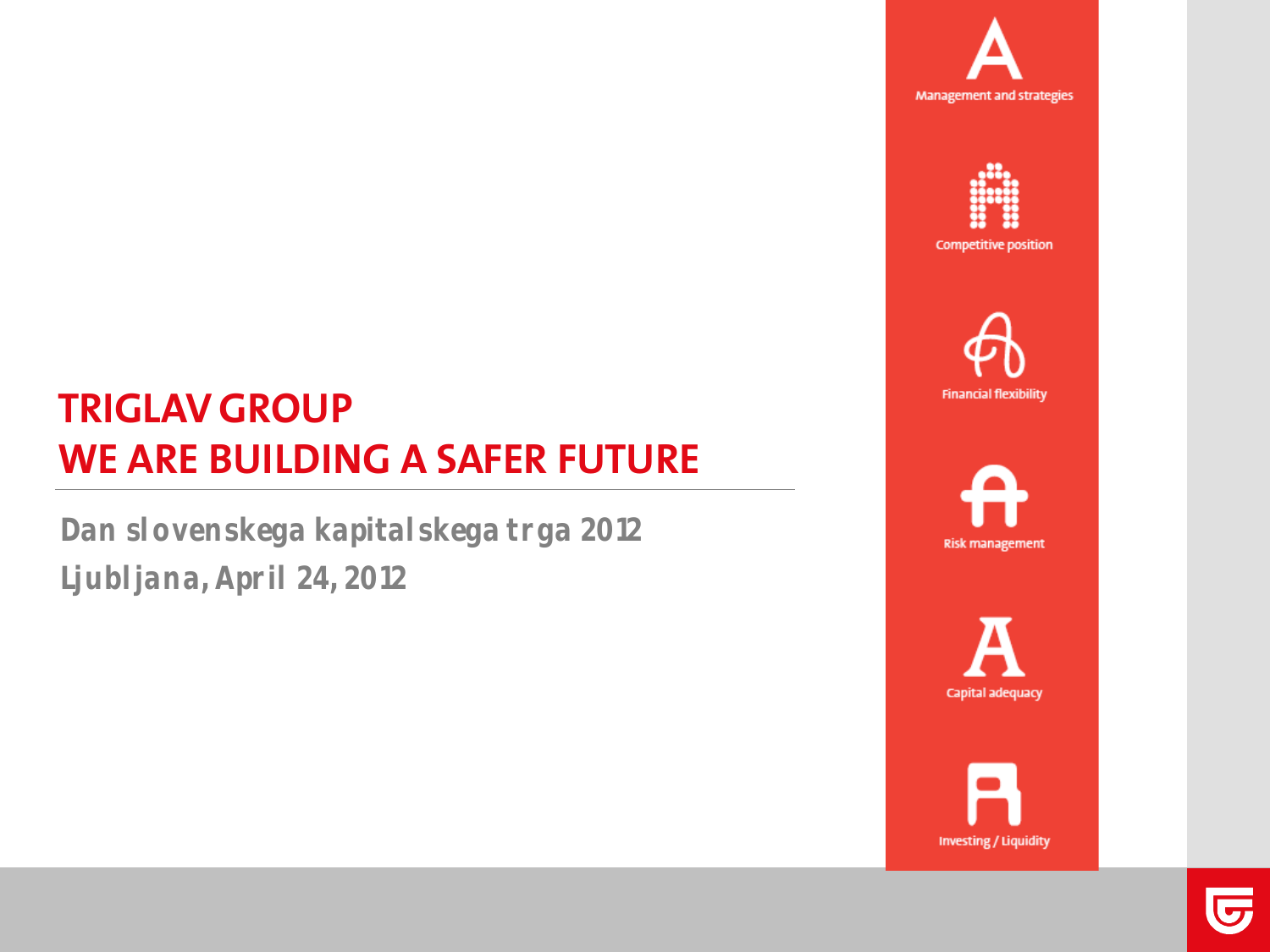## **CONTENTS**

### **1. TRIGLAV GROUP**

- **2. INVESTMENT STORY AND STRATEGY**
- **3. TRIGLAV GROUP'S RESULTS IN 2011**
- **4. TRIGLAV GROUP'S RESULTS BY KEY MARKETS**

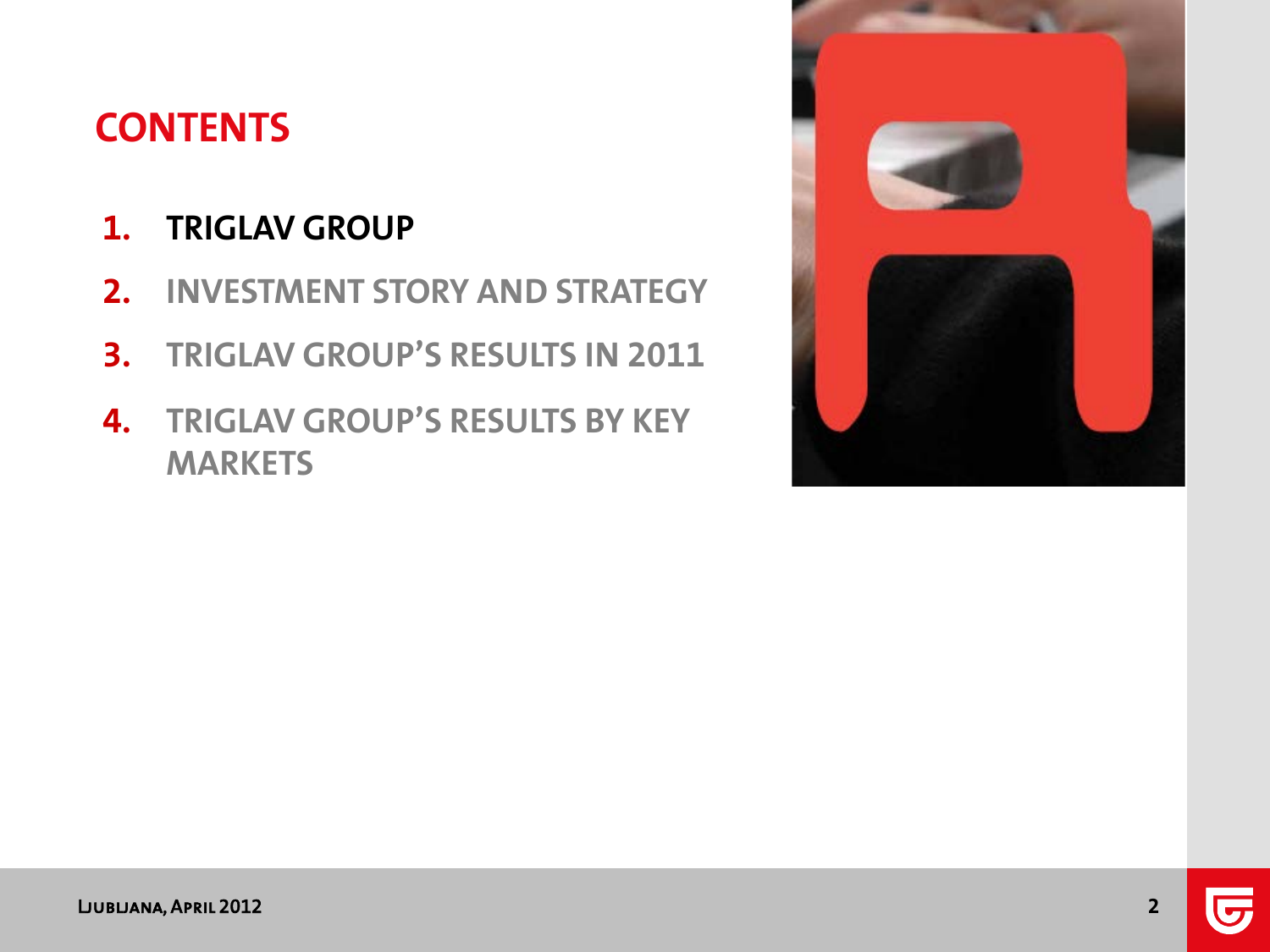#### **Excellent profit growth and further strenghtening of the group structure**

- **Profits up 78 % in 2011**
- **EXECONTIFY CONTINUED OWNERSHIP CONSOLIGATION OF SUBSIDIATIES**
- **Sound capitalisation with Solvency 1 ratio at 179 %**
- **IFC, member of the World Bank Group, enters into Triglav INT as a minority partner of the Zavarovalnica Triglav to develop insurance business outside Slovenia**
- **Impact of financial crisis and situation in the banking sector on the value of investment portfolios**



**Net profit 2008 - 2011 Combined ratio 2008 - 2011**

Ljubljana, April 2012 **3**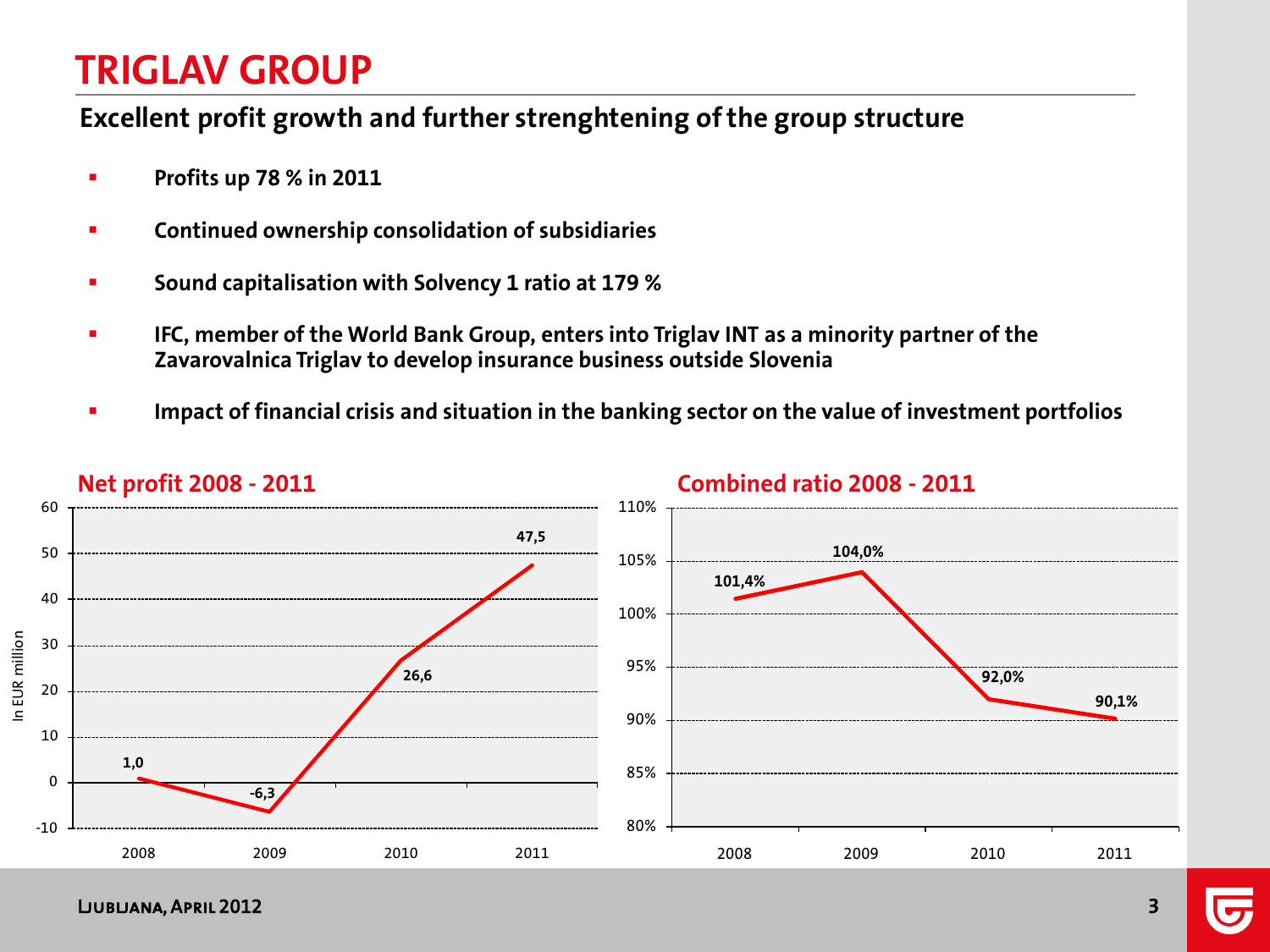#### **Key Features**

- **Core business – 3 pillars**
	- **Insurance**
	- **Third-party asset management**
	- "Banking"
- **Figlav Group** 
	- **Parent company Zavarovalnica** Triglav, d.d. 34 subsidiaries and 10 associated companies
	- **Market presence in 7 countries** and 8 markets
	- 5.064 employees
- **S&P rating A/negative outlook**

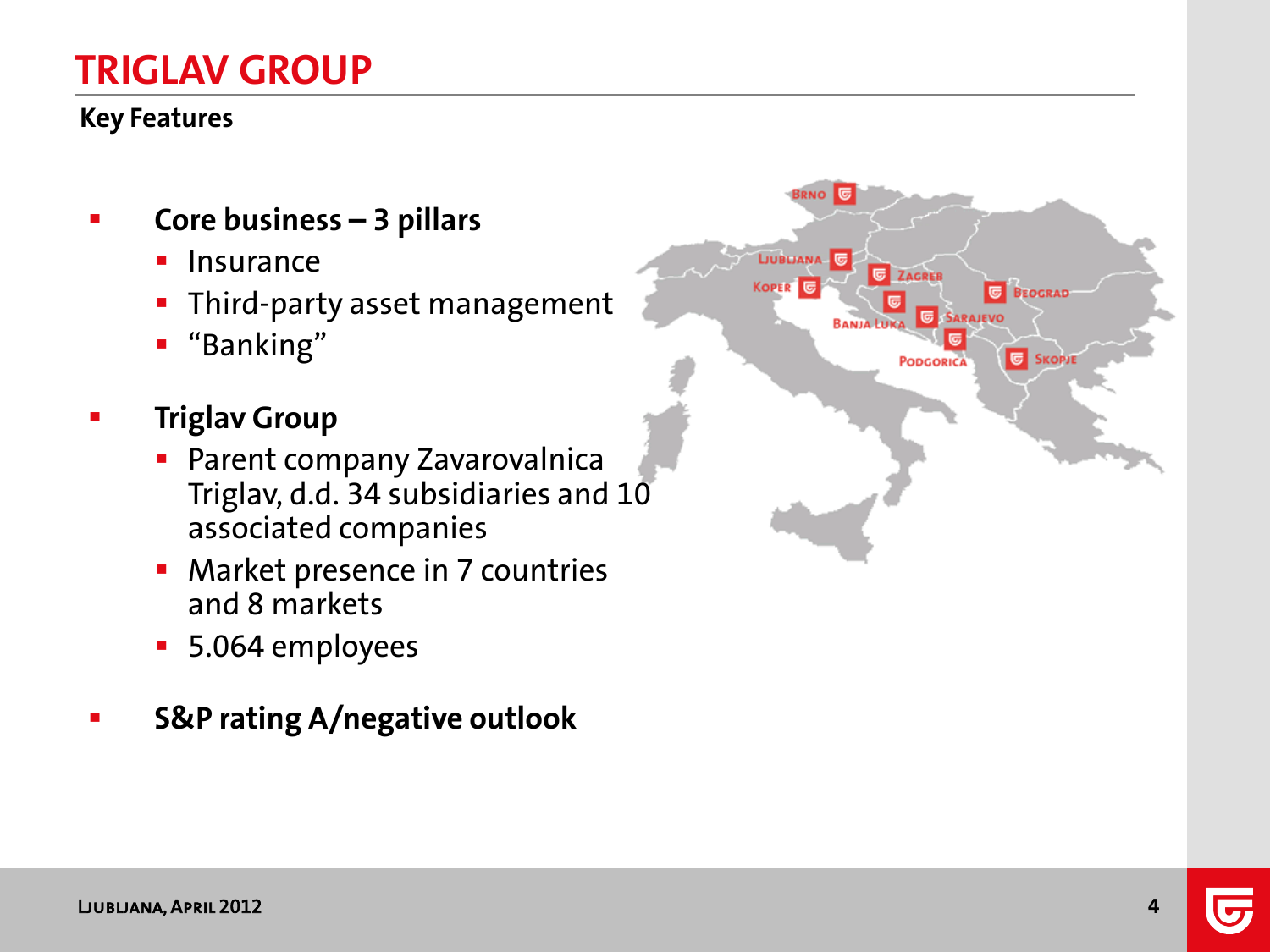#### **The core business is insurance**

- **Insurance**
	- Non-life
	- $Life$
	- Pensions
	- $\blacksquare$  Health

### **Asset management**

- **Mutual funds**
- Investment companies
- **Investment holdings**
- Real Estate

### **Banking**

- Significant interest in Abanka
- Strategic importance of banking distribution channels in the future



#### **Profit by business segments in 2011**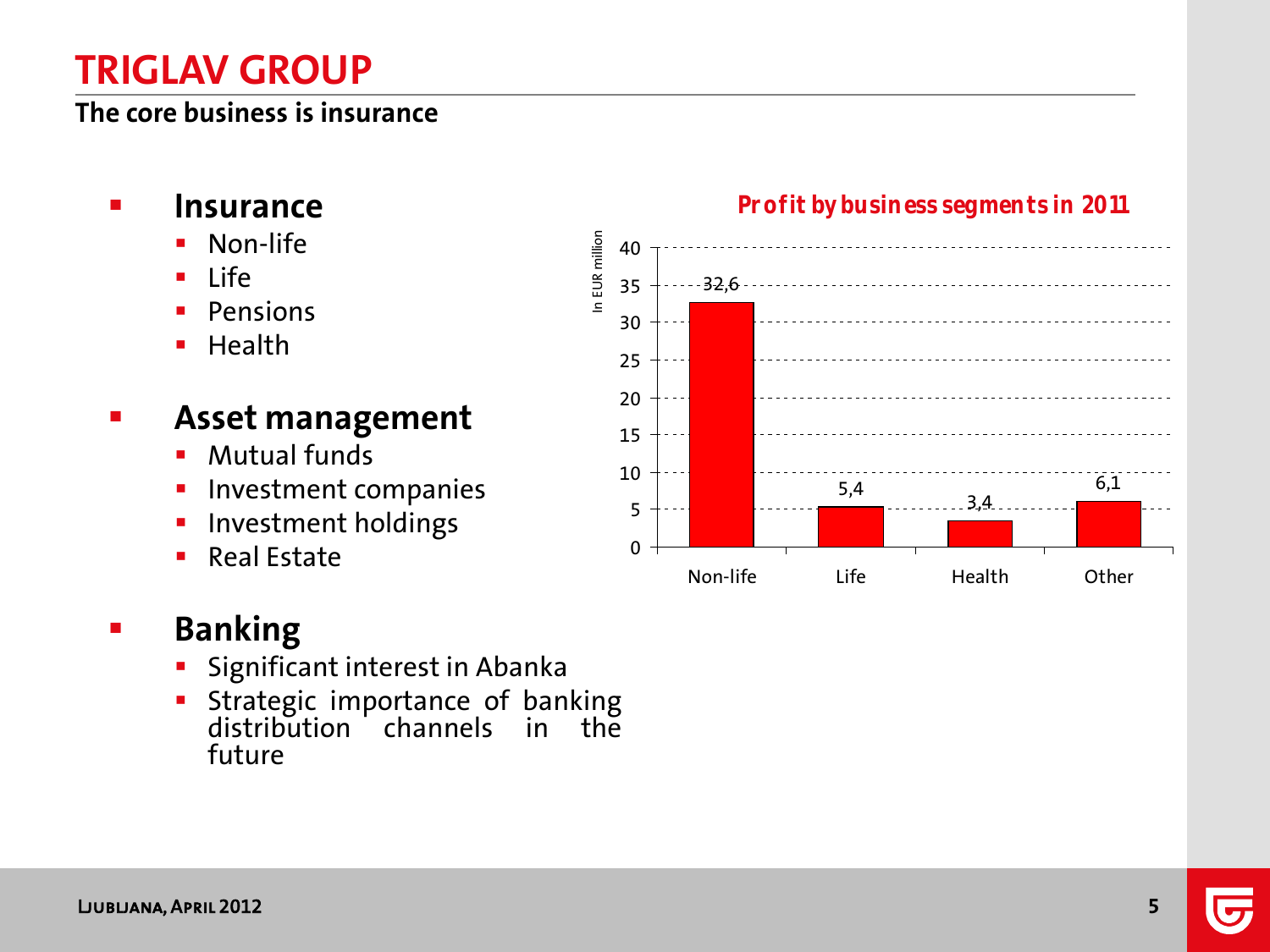|                         | <b>INSURANCE</b>                           | <b>ASSET MANAGEMENT</b>           | <b>BANKING</b><br><b>(PRESENCE ONLY TROUGH</b><br><b>SEGNIFICANT INTEREST)</b> | <b>OTHER</b><br>(SUPPORTING BUSSINES) |
|-------------------------|--------------------------------------------|-----------------------------------|--------------------------------------------------------------------------------|---------------------------------------|
| Slovenia                | - Zavarovalnica Triglav, d.d.              | - Triglav Skladi, d.o.o.          | - Abanka Vipa, d.d.                                                            | - Triglav INT, d.d.                   |
|                         | Pozavarovalnica Triglav Re, d.d.           | Triglav Naložbe, d.d.             |                                                                                | - TRI-PRO, d.o.o.                     |
|                         | - Triglav, Zdravstvena zavarovalnica, d.d. | - Triglav nepremičnine, d.d.      |                                                                                | - AS Triglav, d.o.o.                  |
|                         |                                            |                                   |                                                                                | - Triglavko, d.o.o.                   |
|                         |                                            |                                   |                                                                                | - Skupna pokojninska družba, d.d.     |
| Croatia                 | Triglav Osiguranje, d.d., Zagreb           |                                   |                                                                                |                                       |
| Bosnia &<br>Herzegovina | - Triglav Osiguranje, d.d., Sarajevo       | - Polara Invest, d.d.             |                                                                                | - TRI-PRO BH, d.o.o.                  |
|                         | Triglav Osiguranje, a.d.o., Banja Luka     | PROF-IN, d.o.o.                   |                                                                                | - Triglav Auto, d.o.o.                |
|                         |                                            |                                   |                                                                                | - Autocentar BH, d.o.o.               |
|                         |                                            |                                   |                                                                                | - Unis automobili i dijelovi, d.o.o.  |
| <b>Serbia</b>           | - Triglav Osiguranje, a.d.o., Beograd      | - Triglav Penzijski fondovi, a.d. |                                                                                | $-$ Pista, d.o.o.                     |
| Montenegro              | Lovćen Osiguranje, a.d., Podgorica         |                                   |                                                                                | Lovćen Avto, a.d.                     |
|                         | Lovćen životna osiguranja, a.d., Podgorica |                                   |                                                                                |                                       |
| Macedonia               | Triglav Osiguruvanje, a.d., Skopje         |                                   |                                                                                |                                       |
| <b>Czech republic</b>   | Triglav Pojišťovna, a.s., Brno             |                                   |                                                                                |                                       |

5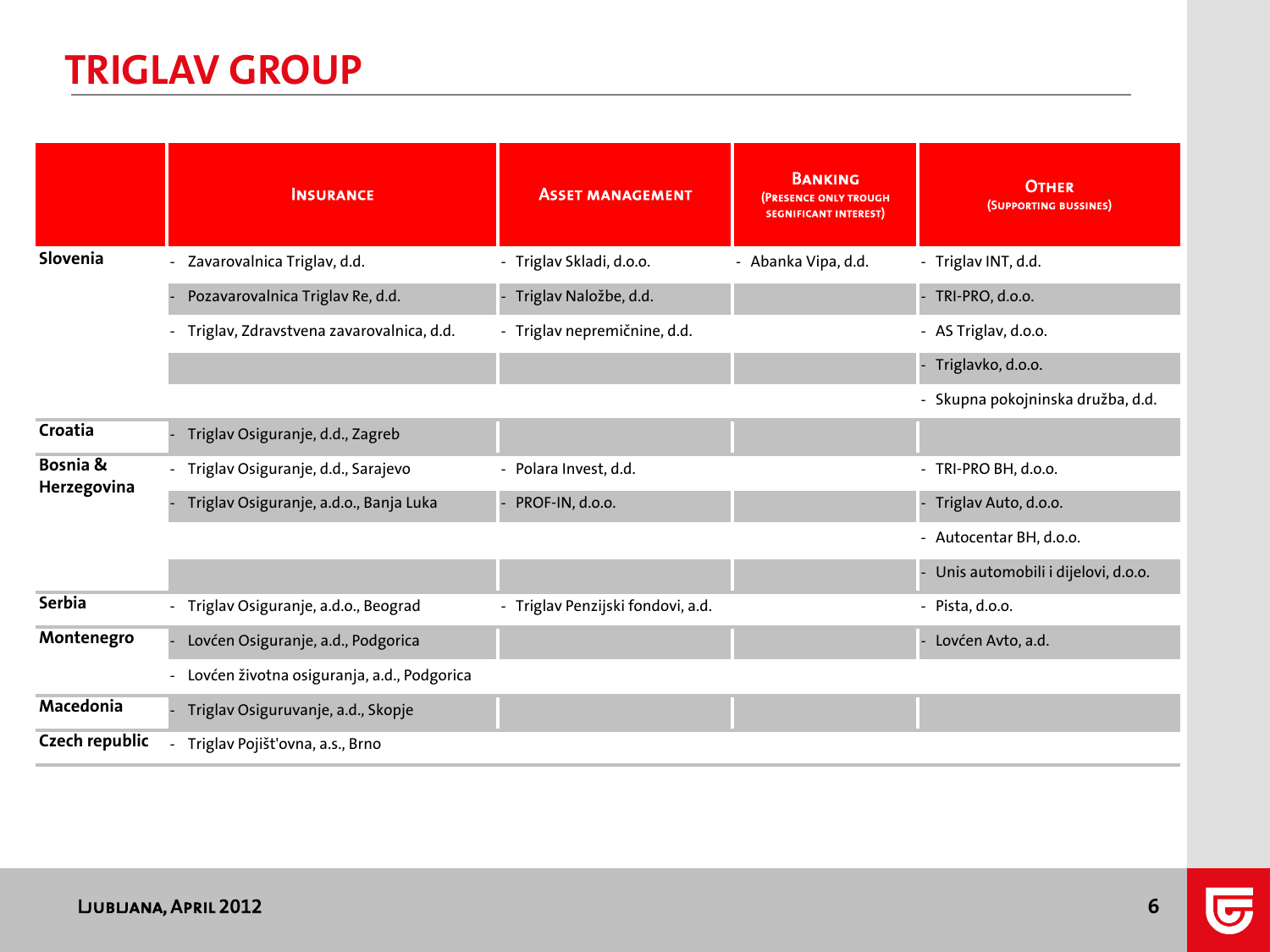## **THE MANAGEMENT TEAM**









#### Matjaž Rakovec, President of the Management Board, DOB: 1964

- BSc in Economics
- Extensive experience in insurance industry and sales
- Supervisory Board membership for companies: Krka, Jedrski Pool, Triglav INT, Triglav Osiguranje, Sarajevo and Lovćen Osiguranje
- Membership in numerous Boards including: Chamber of commerce and Industry of Slovenia, AmCham, Olympic Committee of Slovenia

#### Andrej Slapar, Member of the Management Board, DOB: 1972

- BSc in Law
- Extensive experience in insurance industry
- Supervisory Board membership in: Triglav Pojišt'ovna, Pozavarovalnica Triglav Re, Triglav Osiguruvanje Skopje, Triglav Osiguranje Sarajevo and Triglav INT

#### Igor Stebernak, Member of the Management Board, DOB: 1968

- MBA and BSc in Electrical Engineering
- Extensive experience in finance, accounting and controlling from banking and insurance industries
- Supervisory Board membership in: Triglav Osiguruvanje Skopje, Triglav Skladi, Triglav Osiguranje Beograd, Triglav Osiguranje Zagreb, Triglav INT, Abanka Vipa
- Member of the Strategy Council of the Faculty of Organisational Sciences, University of Ljubljana and the Issuers' Council of the Ljubljana Stock Exchange

#### Marica Makoter, Member of the Management Board - employee representative, DOB: 1972 Bachelor of

- Law, Slovenian State Bar Examination
- Extensive experience in insurance industry and law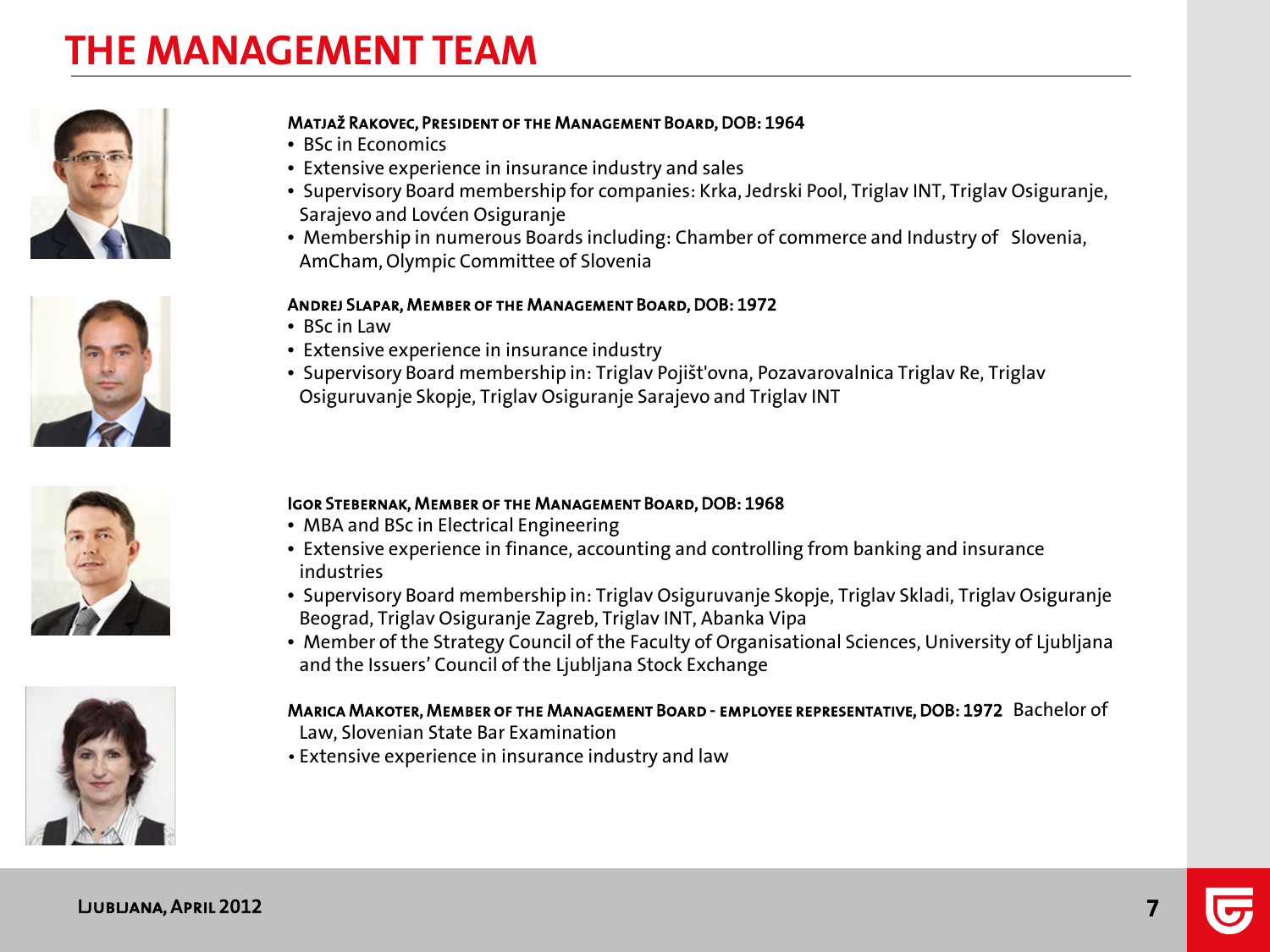#### **Triglav Group ranked first in terms of gross written premium in Adria region in 2010**



Source: Deloitte, July 2011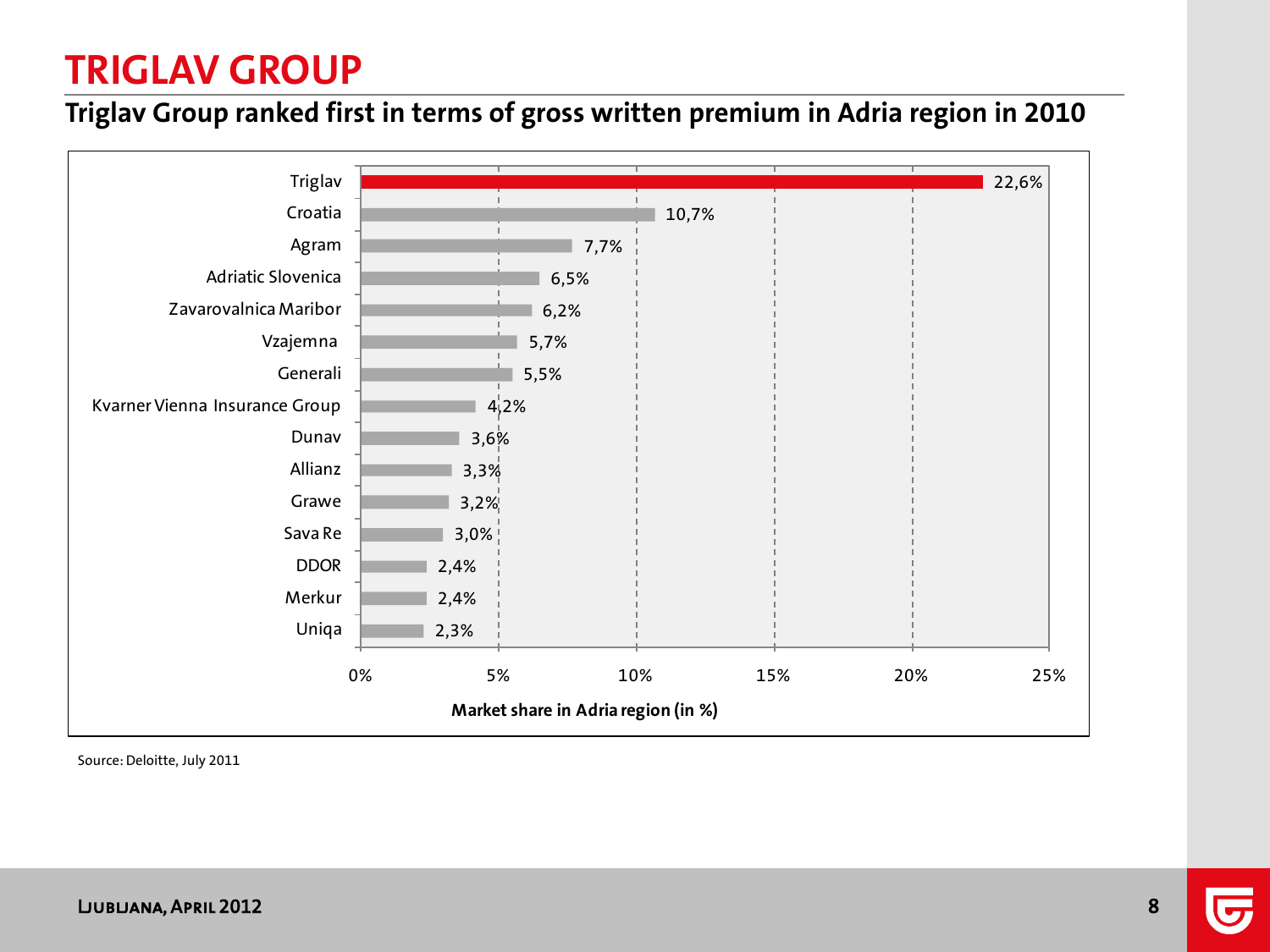#### **Slovenian government a predominant shareholder**

#### **Shareholders of Zavarovalnica Triglav as at 31.12.2011**

|                                        | <b>TOTAL</b> | <b>DOMESTIC</b> | <b>FOREIGN</b> | LEGAL | <b>NATURAL</b> |
|----------------------------------------|--------------|-----------------|----------------|-------|----------------|
| NUMBER OF SHAREHOLERS AS AT 31.12.2011 | 29.000       | 28.526          | 474            | 683   | 28.317         |
| NUMBER OF SHAREHOLDERS - SHARE         | 100,0%       | 98,4%           | 1,6%           | 2,4%  | 97,6%          |

#### **The top ten shareholders of Zavarovalnica Triglav as at 31.12.2011**



#### 37,5% free float

#### some changes between top ten shareholders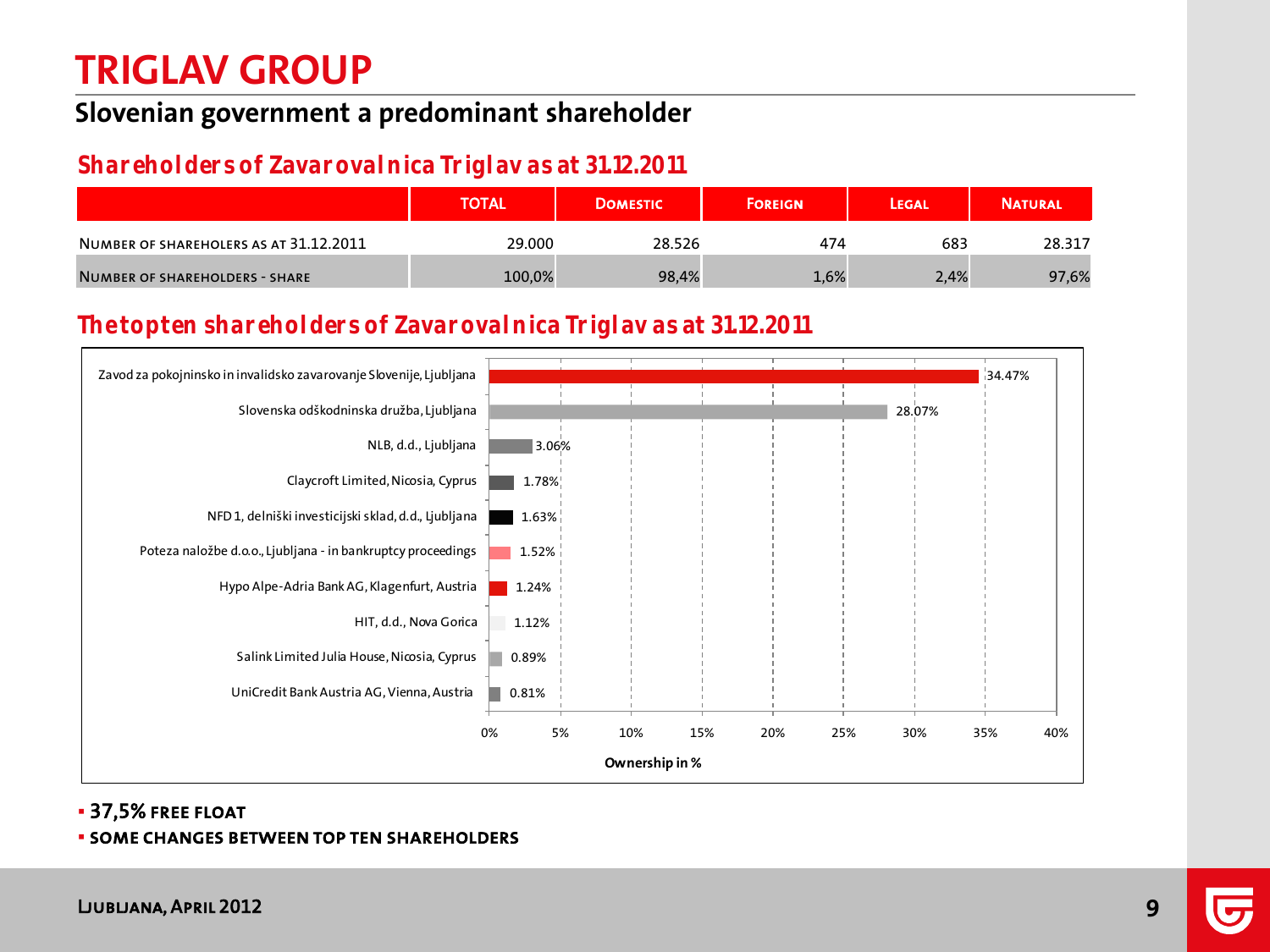## **THE SHARE OF ZAVAROVALNICA TRIGLAV**

**Share price performance picking up in 2012**



|                                             | ∍∠∨ i G<br>∍SBHOP |             |             |  |  |
|---------------------------------------------|-------------------|-------------|-------------|--|--|
|                                             | 16.04.2012        | 31.12.2011  | 31.12.2010  |  |  |
| <b>NUMBER OF SHARES</b>                     | 22.735.148        | 22.735.148  | 22.735.148  |  |  |
| <b>BOOK VALUE OF A SHARE (IN EUR)</b>       | 19,25             | 19,25       | 21,19       |  |  |
| SHARE MARKET VALUE - CLOSING PRICE (IN EUR) | 14,31             | 10,00       | 17,61       |  |  |
| <b>MARKET CAPITALISATION (IN EUR)</b>       | 325.339.968       | 227.351.480 | 400.365.956 |  |  |
| NET EARNINGS/LOSS PER SHARE (IN EUR)        | 1,93              | 1,93        | 1,41        |  |  |
| DIVIDEND PER SHARE (IN EUR)                 |                   |             | 0,40        |  |  |
| <b>TRADING SYMBOL</b>                       |                   | <b>ZVTG</b> |             |  |  |

ZVTG SBITOP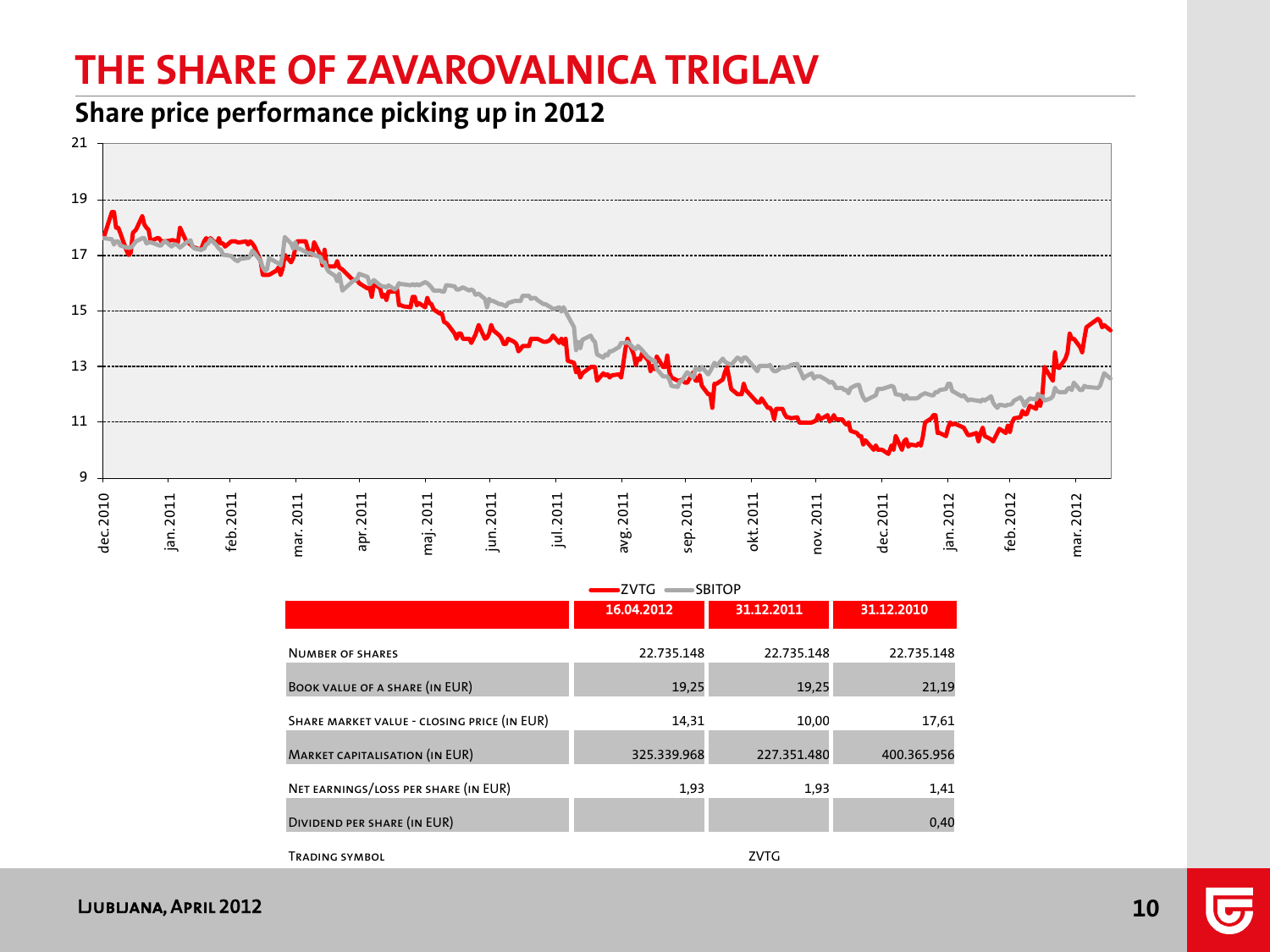## **CONTENTS**

- **1. TRIGLAV GROUP**
- **2. INVESTMENT STORY AND STRATEGY**
- **3. TRIGLAV GROUP'S RESULTS IN 2011**
- **4. TRIGLAV GROUP'S RESULTS BY KEY MARKETS**

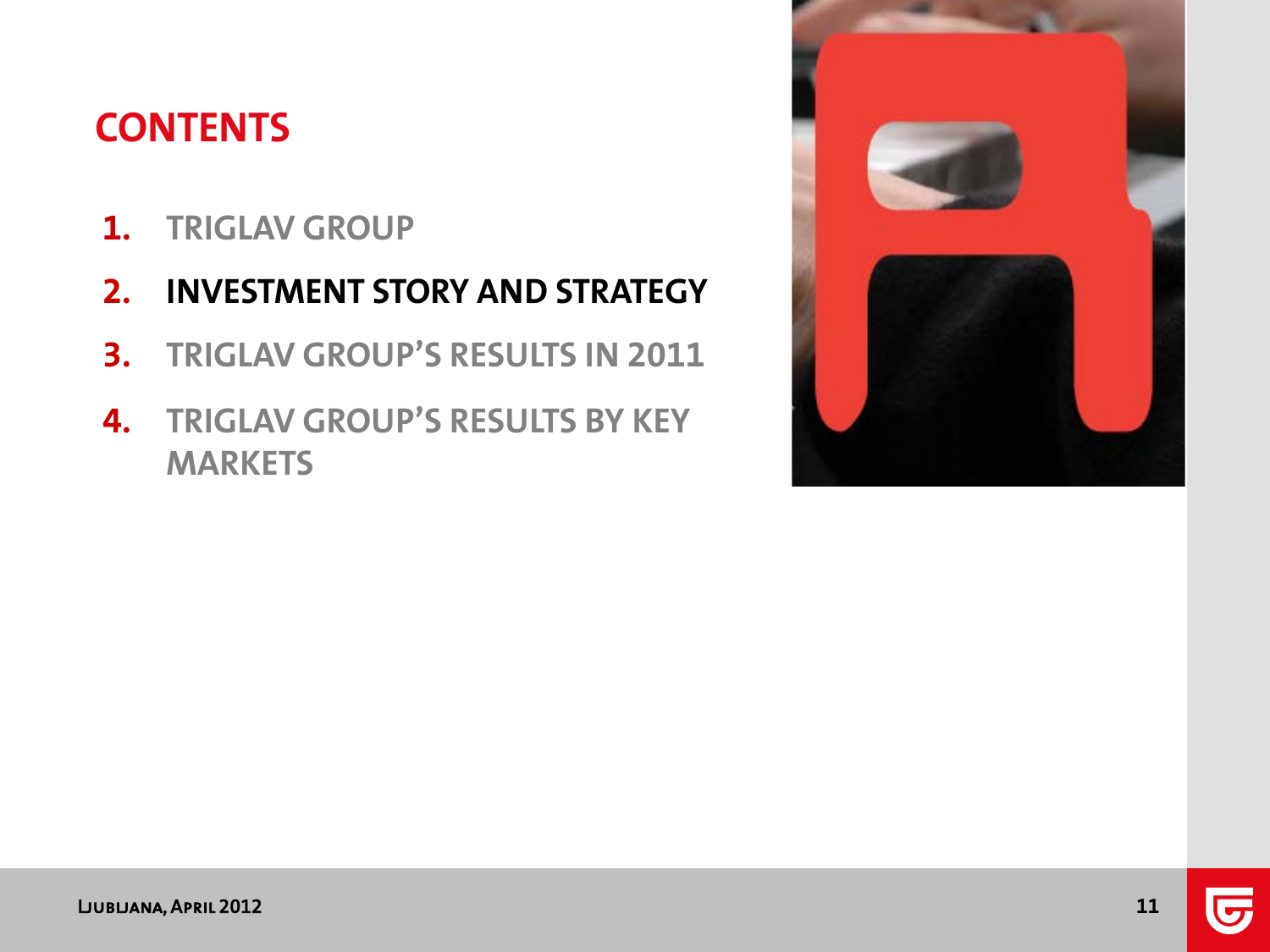### **INVESTMENT STORY**

#### **Further growth potential with profitable operations**

- **Leading insurance company in Slovenia – expansion started in 2000**
	- **Fast growth in Slovenia, especially life insurance**
	- **Entry into private pension business**
	- In part a regional strategy besides Slovenia also present in Croatia, Czech Republic and Montenegro
- **Fast growth in the markets of former Yugoslavia**
	- **EXTE:** Limited growth potential of Slovenian insurance market
	- **High growth potential and knowledge level of relatively undeveloped insurance markets of** former Yugoslavia – entry on all markets in former Yugoslavia region
	- Biggest insurance group in Western Balkans

#### **Focus on profitability and selective expansion**

- **Profitability of the core business result from consolidation of business functions, prudent** selection of insurance risks, transfer of know-how – exploiting potential of existing markets
- **Growth of operations and expansion of insurance lines in existing markets, prudent entry in** new insurance markets
- **Efficient system of risk management compliant with Solvency II**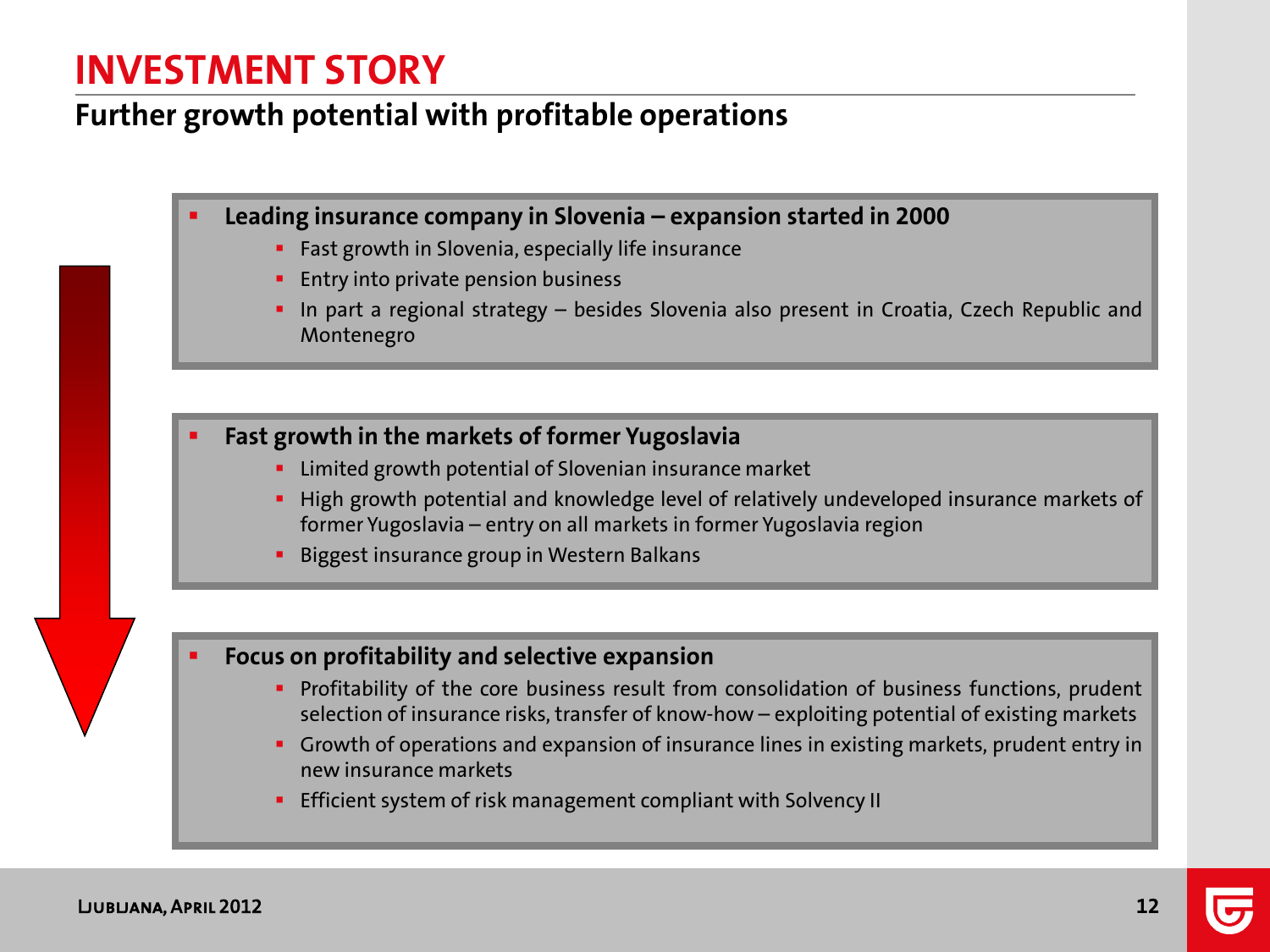## **DEVELOPMENT OF INSURANCE MARKETS**

#### **GDP growth and low insurance density key growth drivers on target markets**

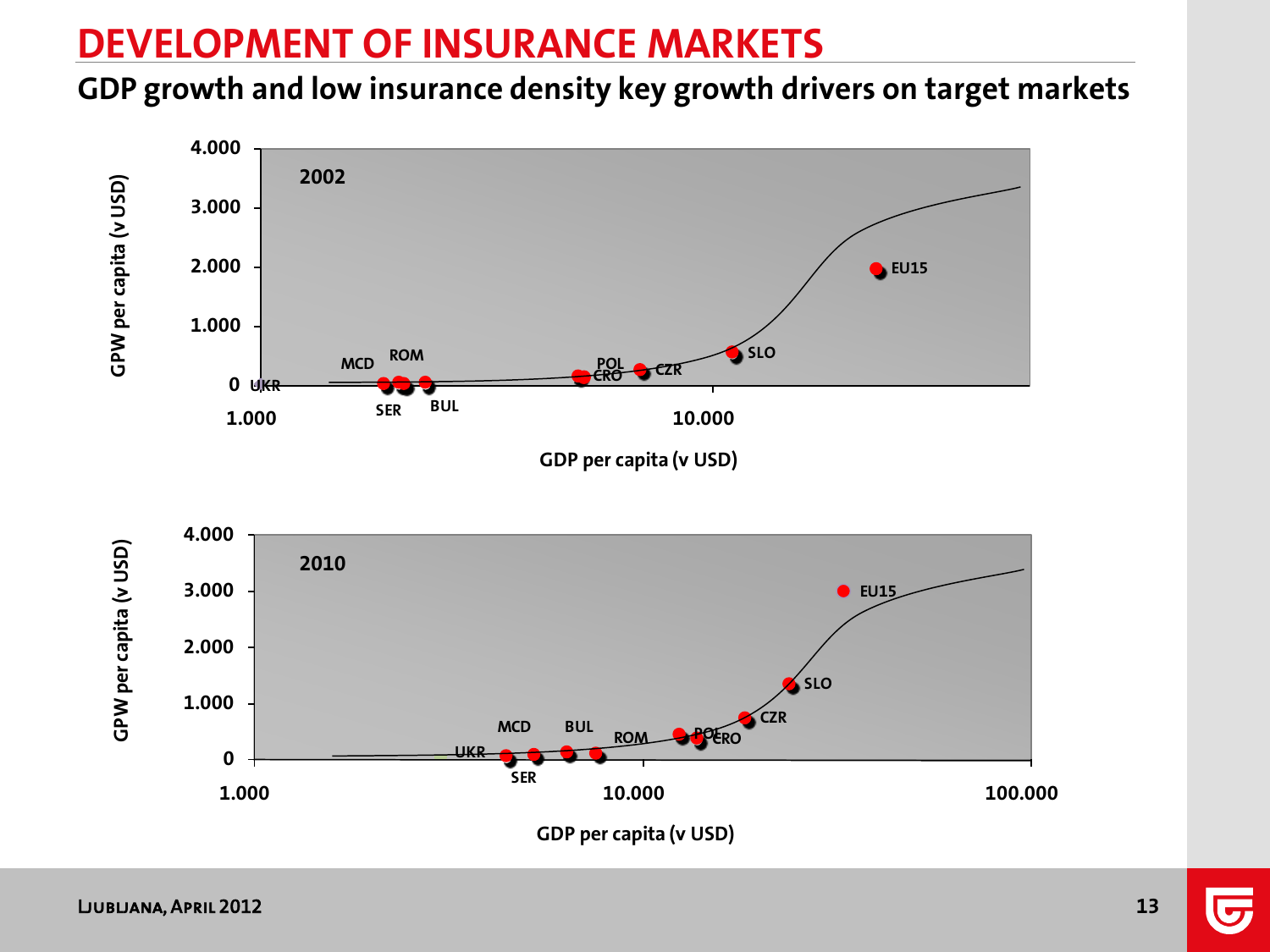# **LONG TERM PROSPECTIVENESS OF TARGET MARKETS**

#### **High catch-up potential**



- Low insurance density on target markets
- Development and growth in sales of new insurance products
- Life insurance growth
- Regulation changes to be introduced in SEE: pension, health, tax

#### Ljubljana, April 2012 **14**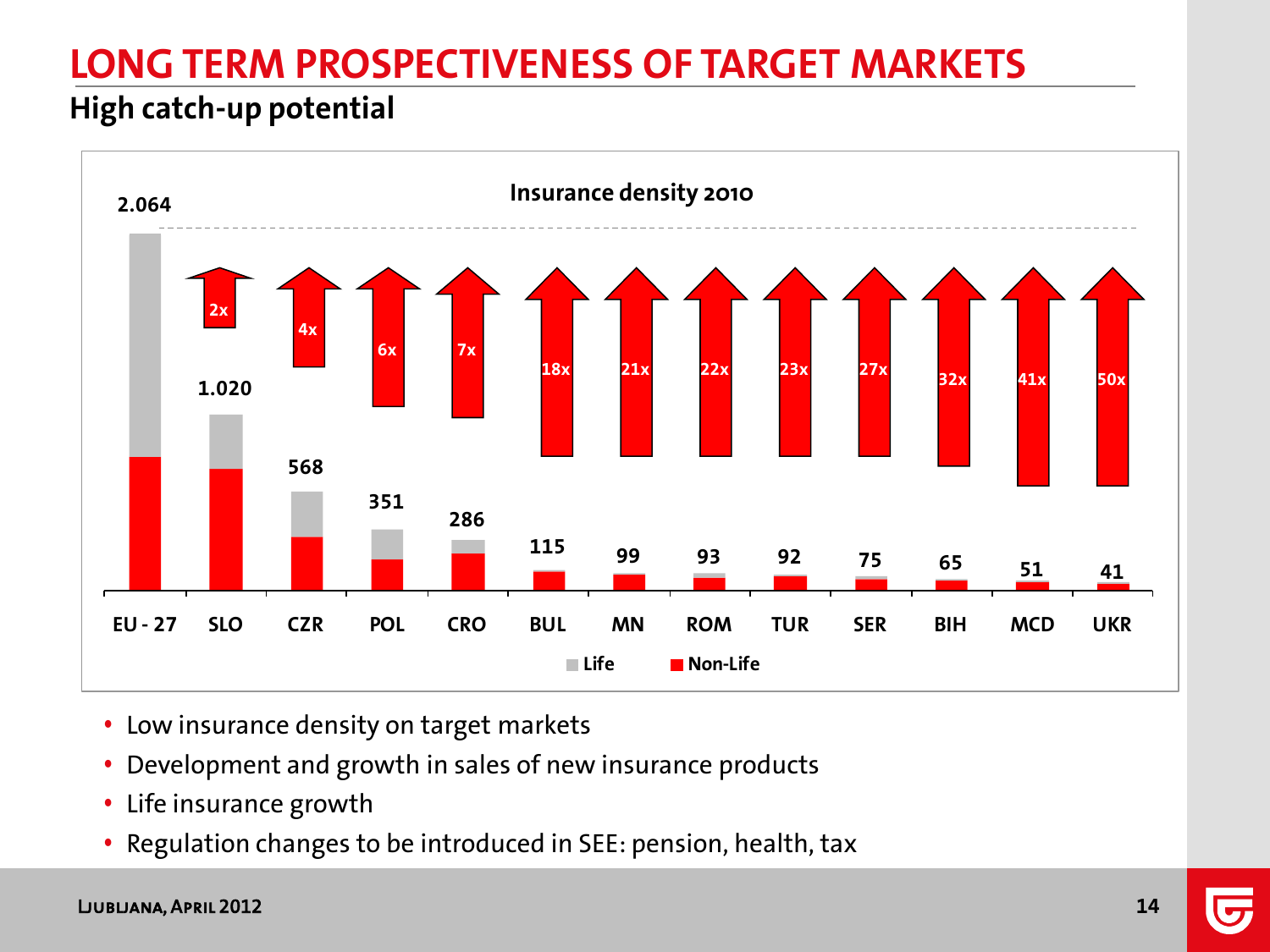#### **Mission and values**



Ljubljana, April 2012

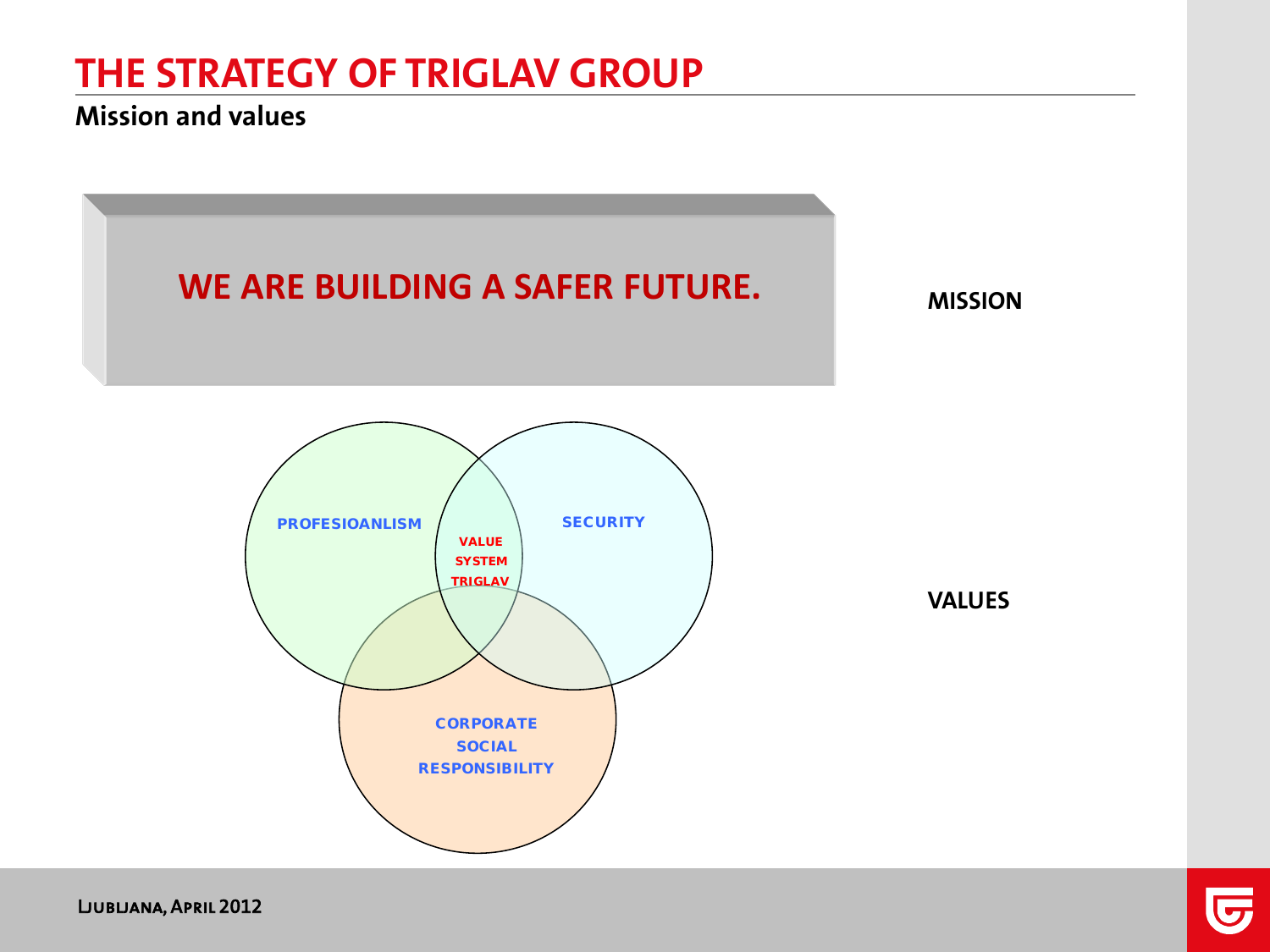#### **Vision 2015**

### **Profitable and safe operation**

- Competitiveness and quality of services
- **Efficient risk management**
- Financial stability of Triglav Group retaining A rating

### **EXEC** Superior image of Triglav Group

- **Recognised by complete financial & insurance services**
- **Modern distribution channels**
- **Organised and efficient corporate governance**
- **Principles of modern organisation introduced in all segments of operation**
- **Enthusiastic and highly professional employees are the basis of our ongoing development**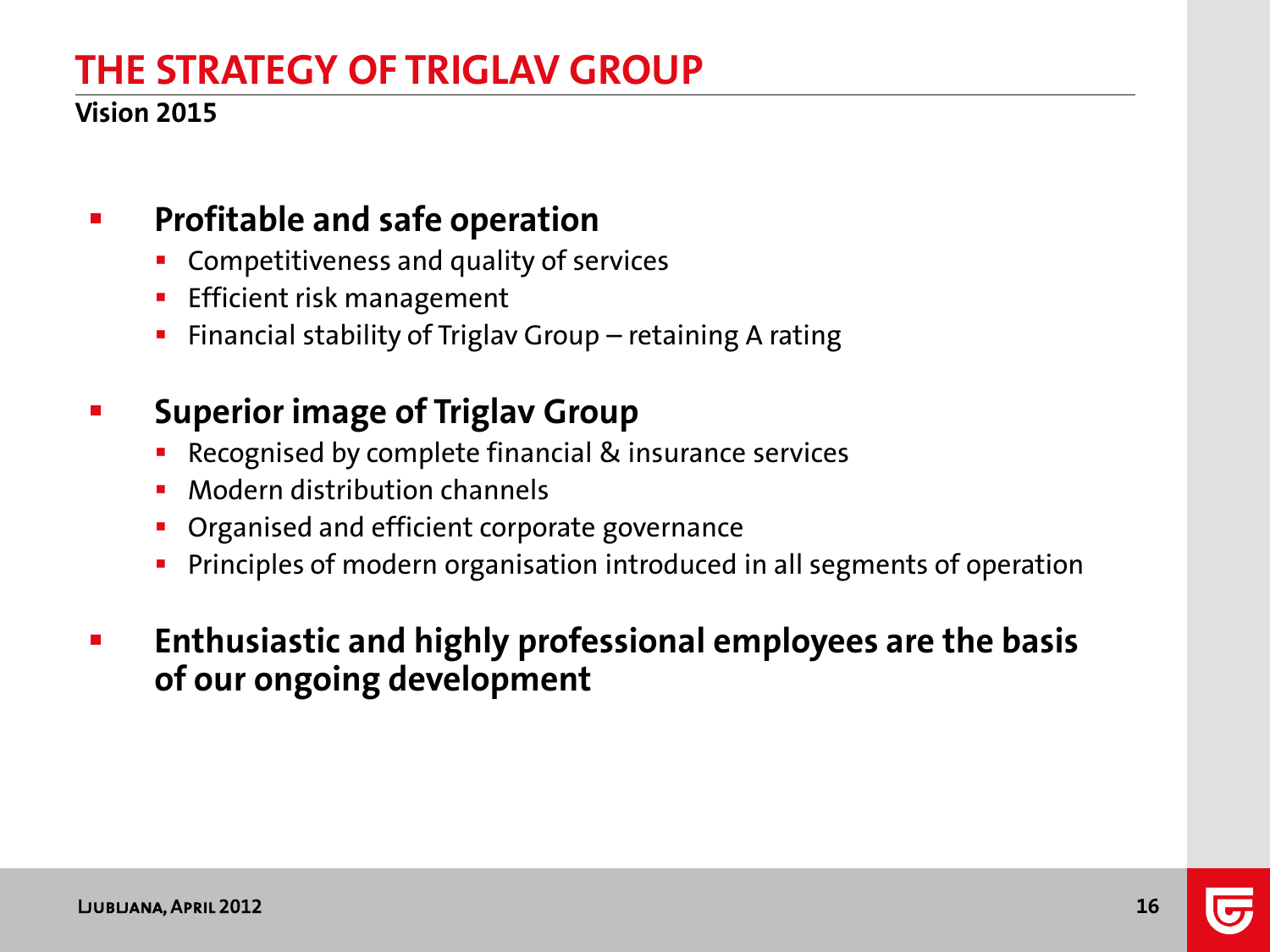**Strategic guidelines and projects**

### **E** Guidelines

- Establishing effective corporate governance system
- **Optimisation of business processes and structure of human resources**
- **Profitability of operations and increasing the value of the Group**
- **Expansion on existing and new markets**
- **Development of alternative distribution channels**
- **Entry into new key projects, where the expected rate of return exceeds the** required rate of return

### **Projects**

- **IF (Build, Life, Foreign operations)**
- **Business processes reengineering**
- **Solvency II**
- **Banking distribution channels**
- Study of establishment of private medical services and long-term care services
- Entry of strategic partner in Triglav INT as source of additional capital, risk sharing of further business expansion and efficient relationship management with local regulators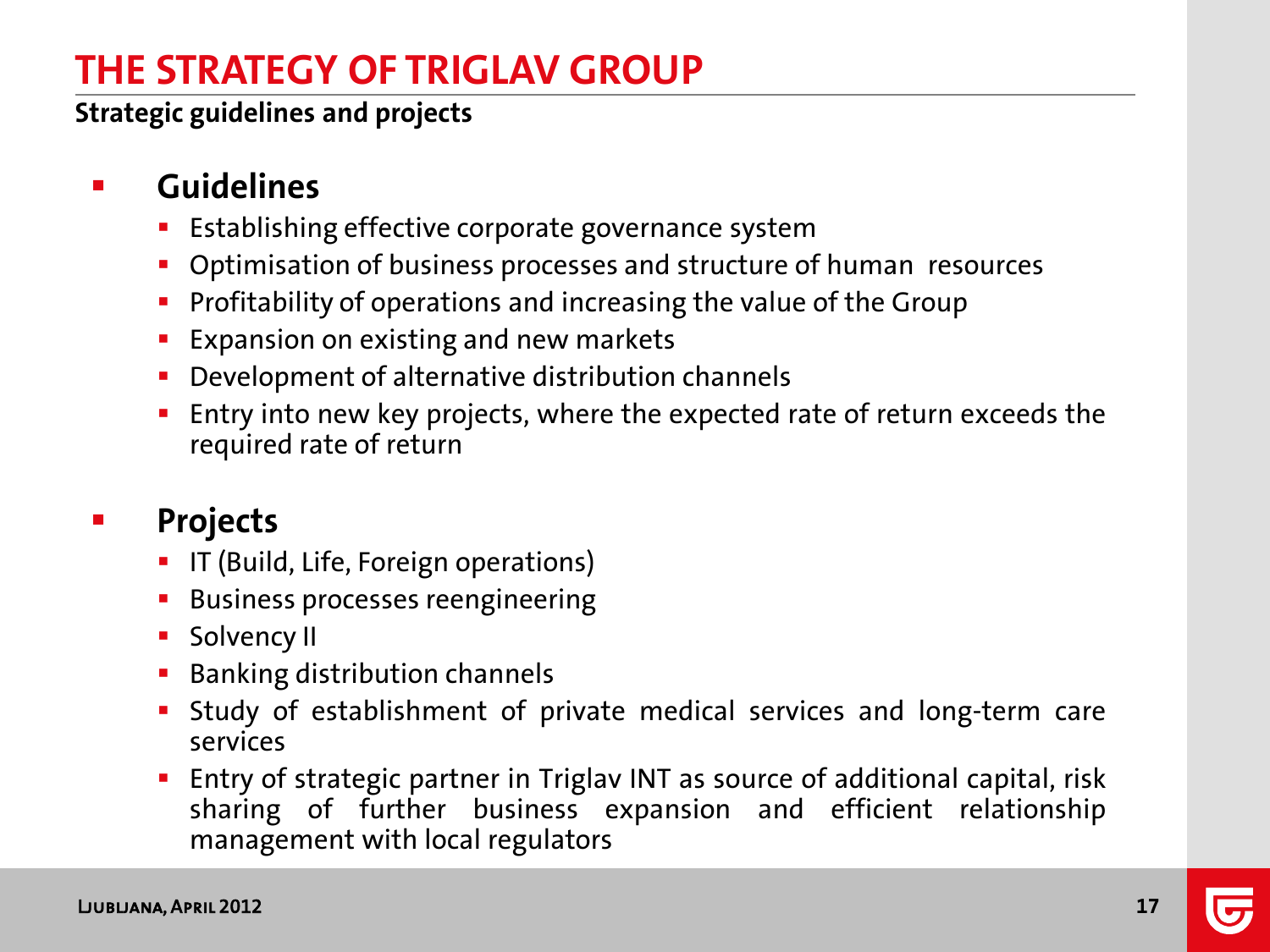**Selective investment in growth and development of insurance in target markets**

#### **Slovenia**

- **High density in non-life insurance segment**
- **FIDU** Focus on profitability with goal to retain position of market leader
- **Increase the depth of Slovenian market and development of the Group in the** field of health and pension insurance
- The domicile market of the Group, but does not ensure sufficient growth rates to reach the strategic goal – top 3 insurance group in target region, which leads to searching for new opportunities in other target markets

#### **Target markets in South-eastern Europe**

- **•** Development in long term, but highly promising markets
- **Goal on existing markets is to acquire or retain target market shares under the** rationality principle assumption
- **Entry to new insurance segments on existing markets (life, health and pensions)**
- New market entry in target region

#### **Figure 21 Potential of Triglav Re**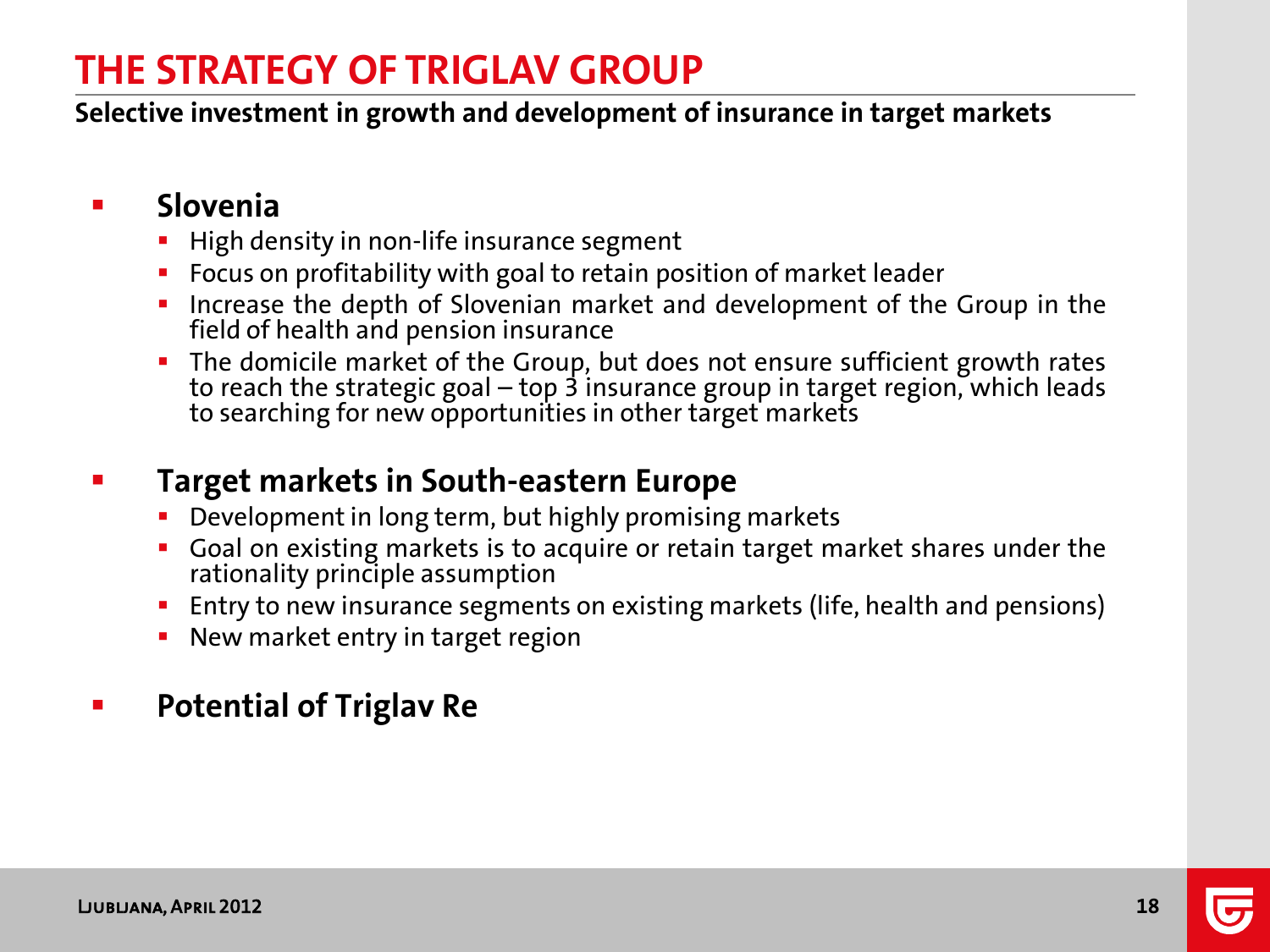#### **Future structure of international insurance business**

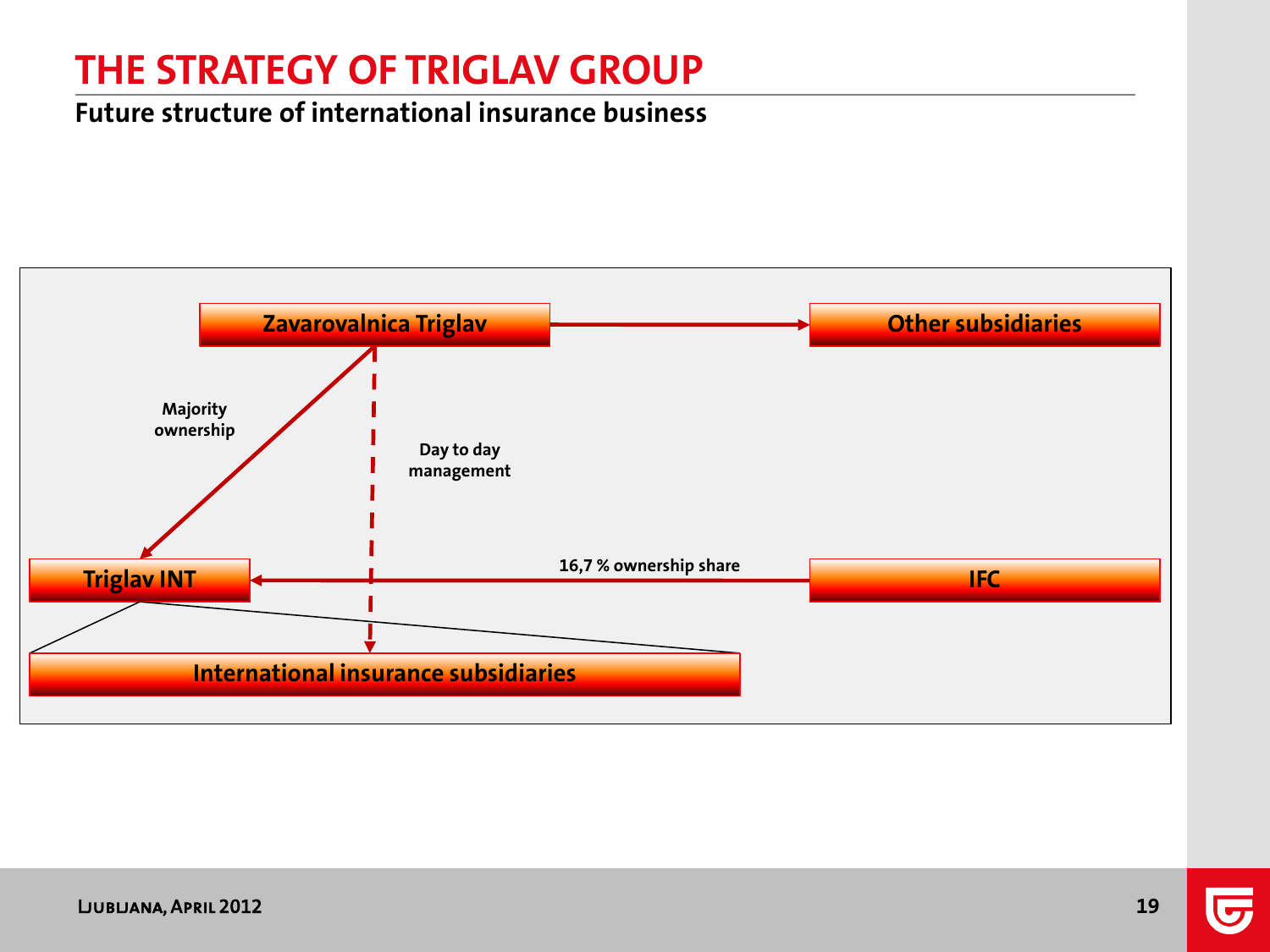**Moderate expansion with focus on profitability**

### **Triglav Group Goals for 2015**

- **Return on equity (end of strategic period target): 12%**
- **Net combined ratio: 95% stable**
- Gross premium written: 1.1 billion EUR
- **Profitable operation of all subsidiaries**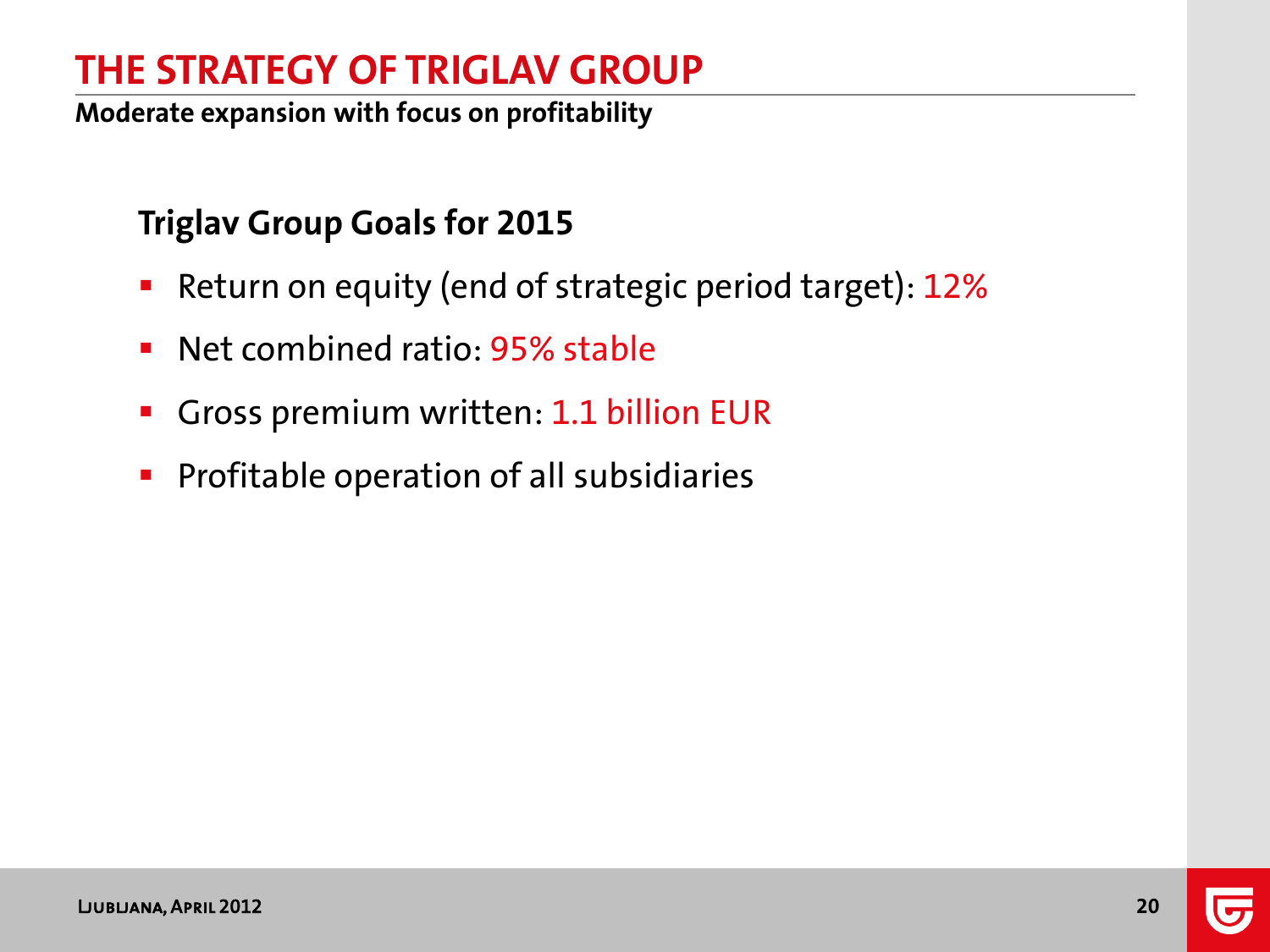## **TRIGLAV GROUP PLANS FOR 2012**

#### **Stable premium level with high growth of profits**

|                                      |            |            | In EUR million |                        |           |
|--------------------------------------|------------|------------|----------------|------------------------|-----------|
|                                      |            |            | Plan           | <b>INDEX</b>           |           |
|                                      | 2010       | 2011       | 2012           | 2011/2010              | 2012/2011 |
| Gross written premium                | 1.013,6    | 989,4      | 984,0          | 98                     | 99        |
| Net premium income                   | 946,2      | 916,3      | 905,8          | 97                     | 99        |
| Gross claims settled                 | 588,3      | 593,9      | 622,5          | 101                    | 105       |
| Net claims incurred                  | 557,7      | 576,1      | 595,9          | 103                    | 103       |
| Gross operating costs*               | 239,9      | 234,8      | 235,0          | 98                     | 100       |
| Profit before tax                    | 43,3       | 58,0       | 73,7           | 134                    | 127       |
| Net profit for the accounting period | 26,6       | 47,5       | 60,6           | 178                    | 127       |
|                                      |            |            | Plan           | <b>INDEX</b>           |           |
|                                      |            |            |                |                        |           |
|                                      | 31.12.2010 | 31.12.2011 | 31.12.2012     | 2011/2010              | 2012/2011 |
| Balance sheet total                  | 3.024,4    | 2.962,0    | 3.172,5        | 98                     | 107       |
| Gross insurance technical provisions | 2.270,9    | 2.234,1    | 2.354,4        | 98                     | 105       |
| Total equity                         | 499,0      | 489,5      | 554,2          | 98                     | 113       |
| Number of employees                  | 5.247      | 5.064      | 5.180          | 97                     | 102       |
|                                      |            |            | Plan           | Change in percent. pt. |           |
|                                      | 2010       | 2011       | 2012           | 2011/2010              | 2012/2011 |
| Expense ratio                        | 30,1%      | 29,2%      | 28,9%          | $-0,9$                 | $-0,3$    |
| Net claims ratio                     | 61,9%      | 61,0%      | 66,5%          | $-0,9$                 | 5,5       |
| Combined ratio                       | 92,0%      | 90,1%      | 95,3%          | $-1,9$                 | 5,2       |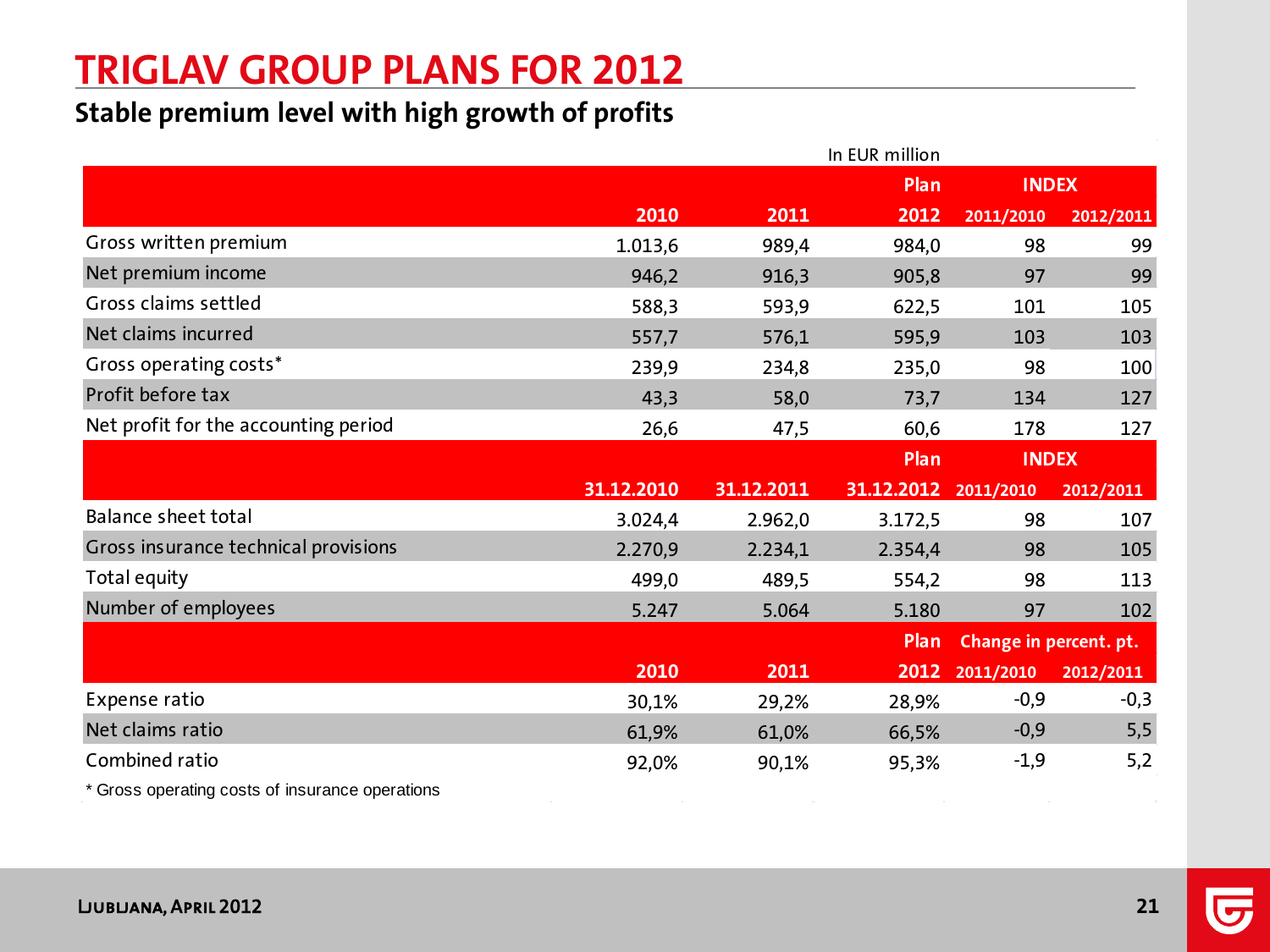## **CONTENTS**

- **1. TRIGLAV GROUP**
- **2. INVESTMENT STORY AND STRATEGY**
- **3. TRIGLAV GROUP'S RESULTS IN 2011**
- **4. TRIGLAV GROUP'S RESULTS BY KEY MARKETS**

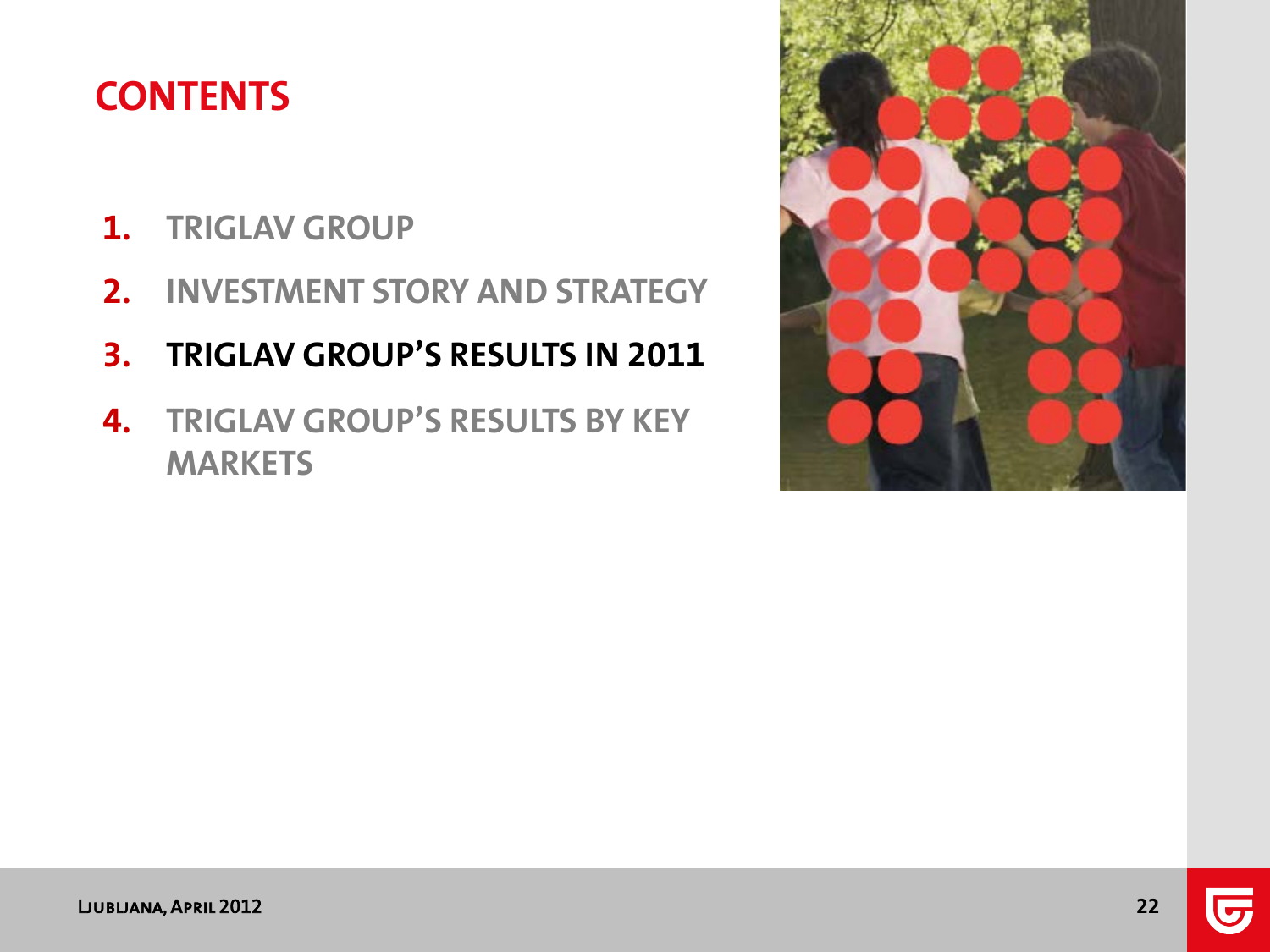## **TRIGLAV GROUP RESULTS IN 2011**

#### **Profit growth as a result of lower net claims and costs**

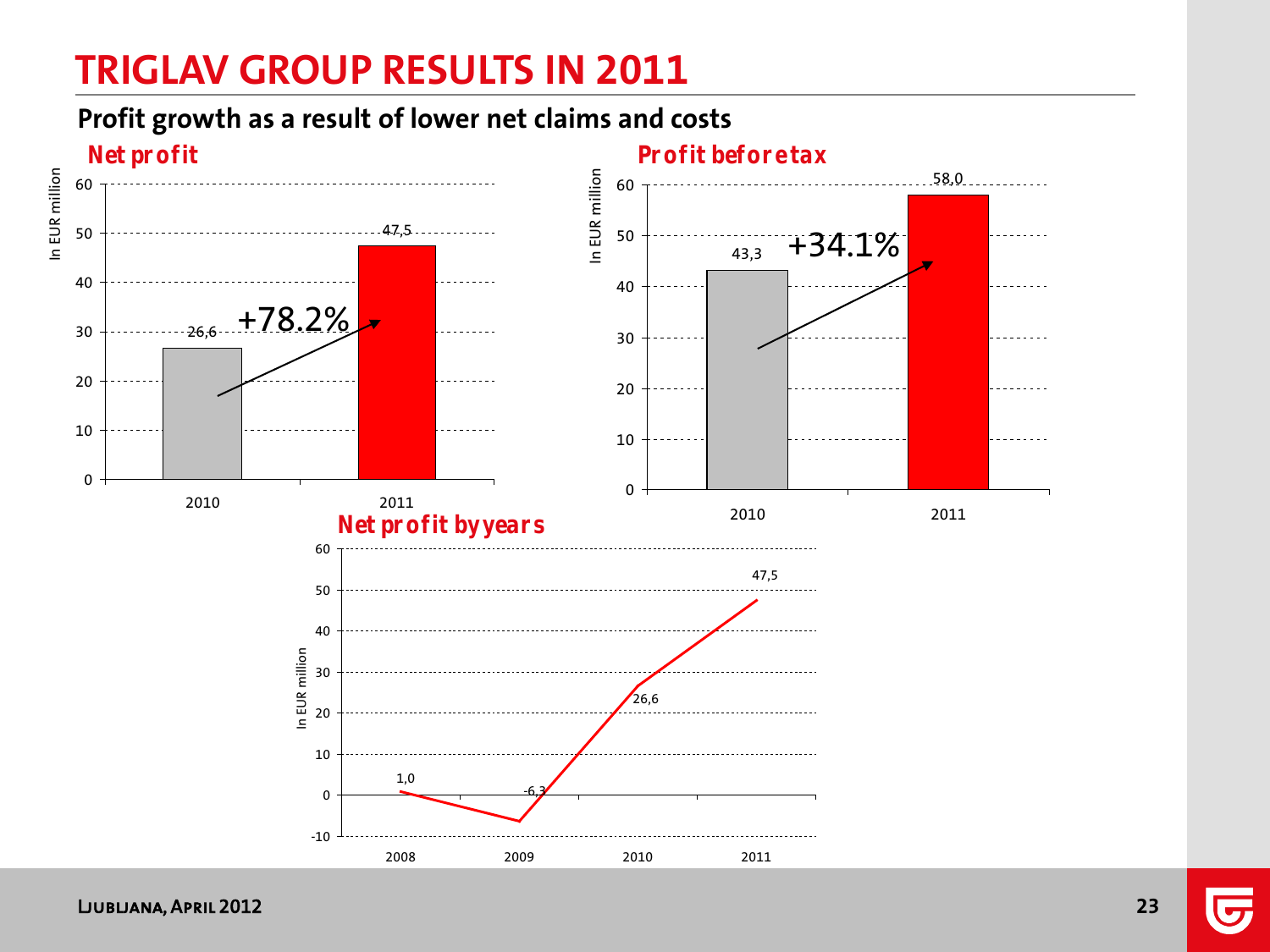## **OPERATING RATIOS IN 2011**

#### **Combined ratio below 100 %**



Ljubljana, April 2012

90,1%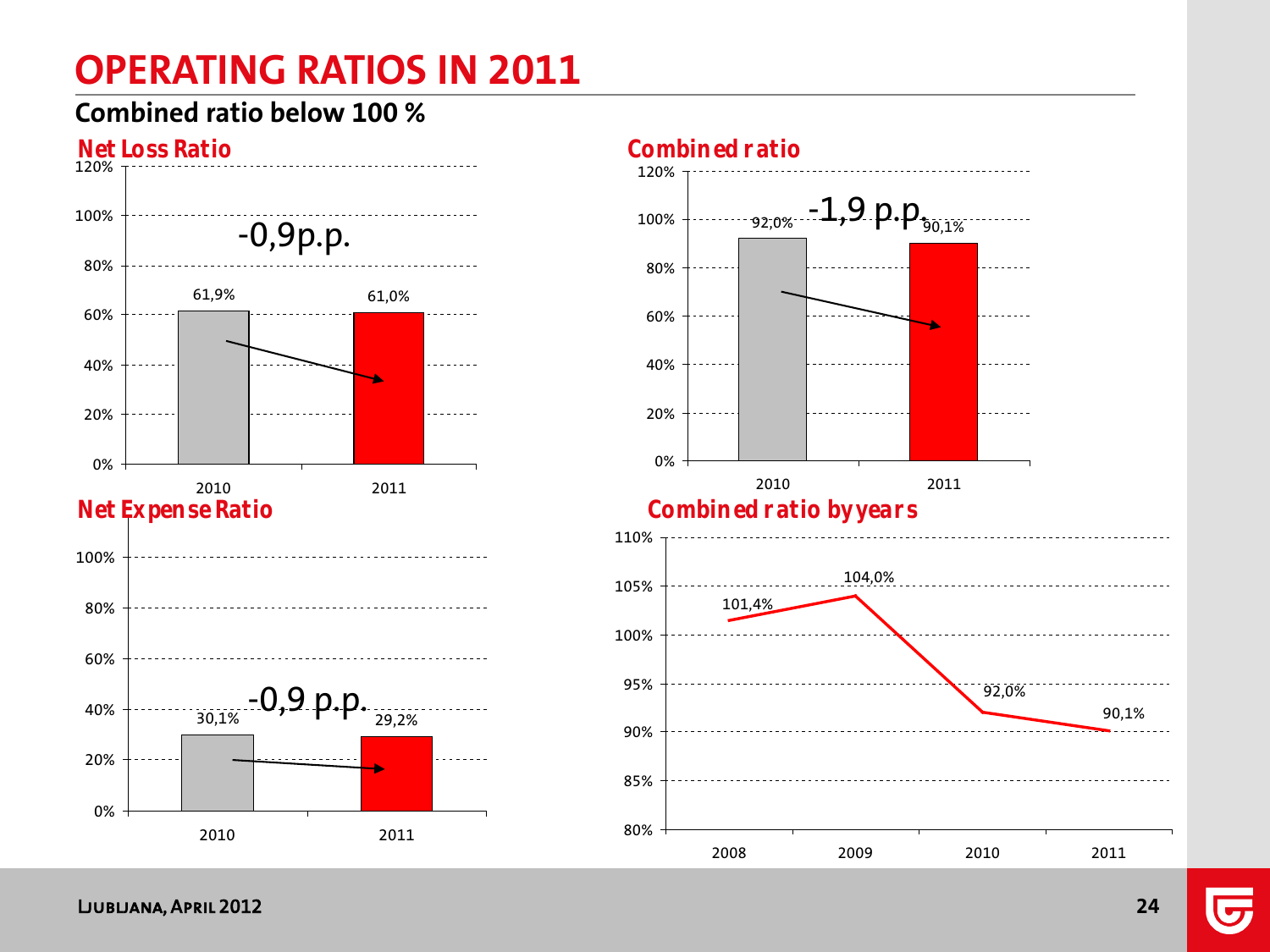## **GROSS PREMIUM WRITTEN**

**Lower demand, measures taken to increase profitability** 





#### **Main drivers 2011:**

- **E** Lower demand for life insurance products and mature life insurance portfolio
- **MTPL** adjustments made in cover and pricing to tailor-made client needs (differentiation of premium)
- **Introduction of obligatory deductibles** and the decrease of sum insured for crop insurance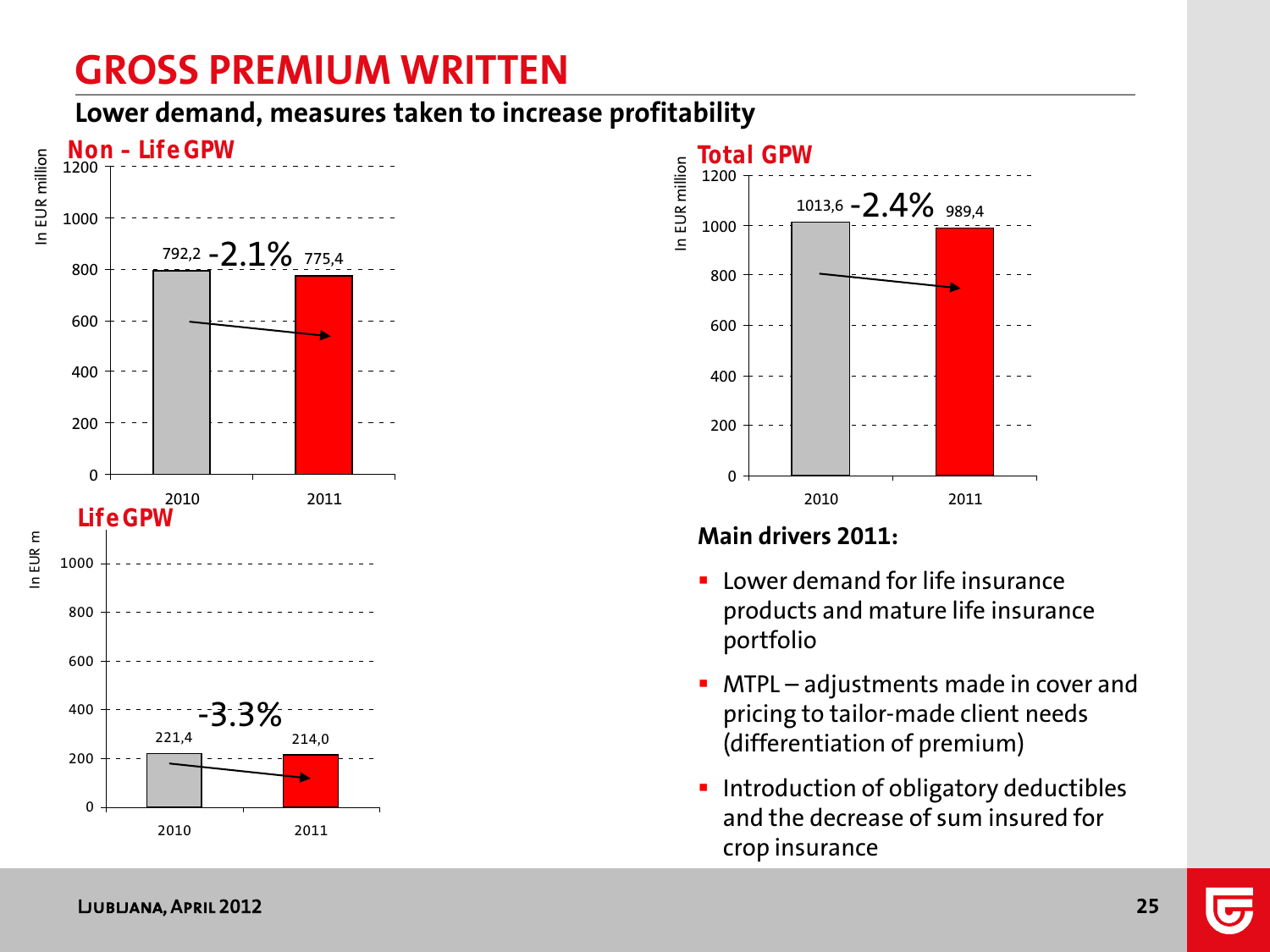## **GROSS PREMIUM WRITTEN**

#### **Well balanced insurance portfolio structure**

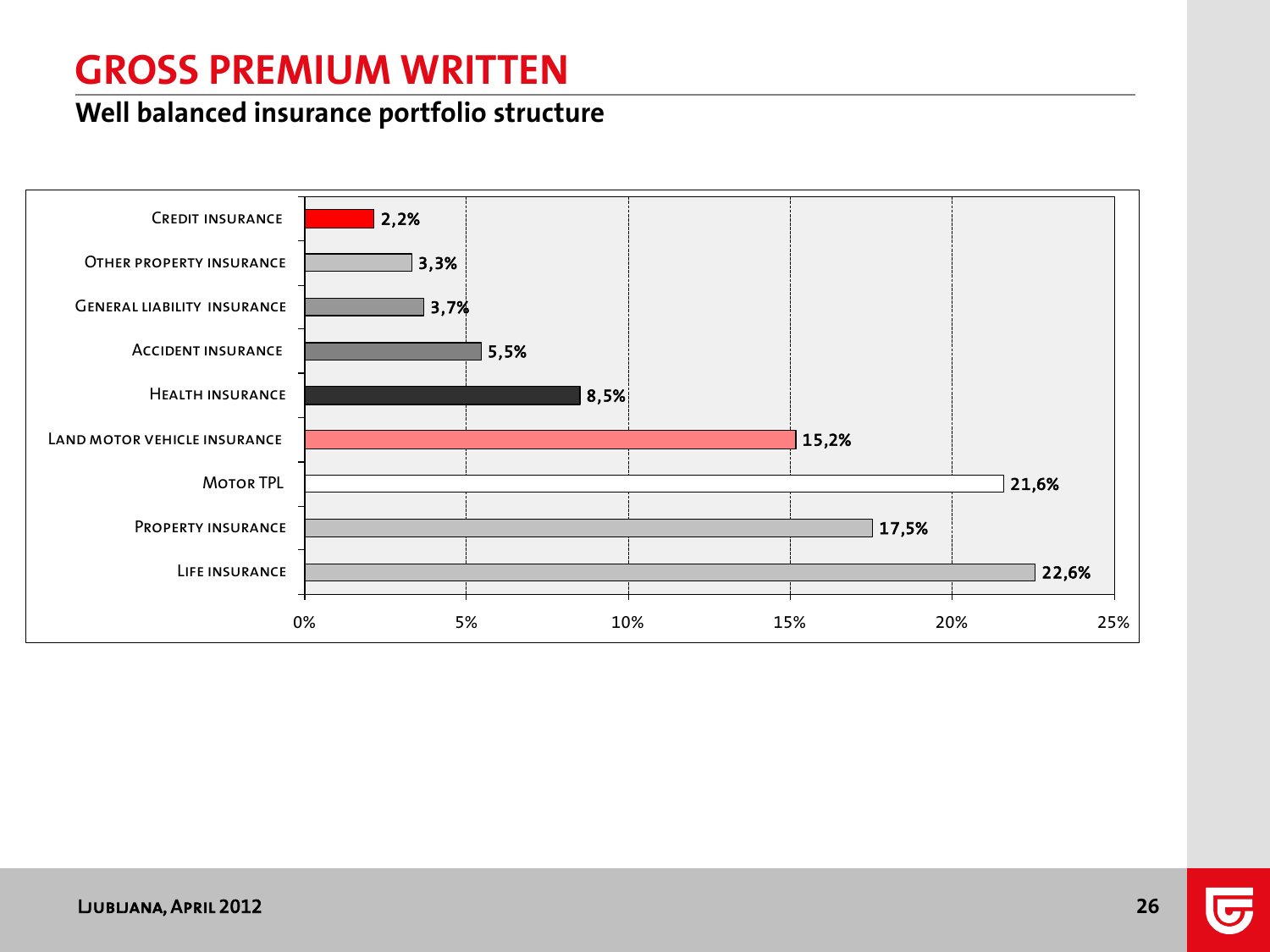## **GROSS CLAIMS PAID**

**Effective measures, lower frequency and intensity of CAT losses**





#### **Major drivers in 2011:**

- **EX Lower frequency and intensity of CAT losses**
- More emphasis put on risk selection and underwriting
- **Effective reinsurance protection adapted to new** business conditions (higher frequency and intensity of CAT events in recent years, financial crises)
- Increase in Life claims has no effect on results due to higher maturity and surrender rates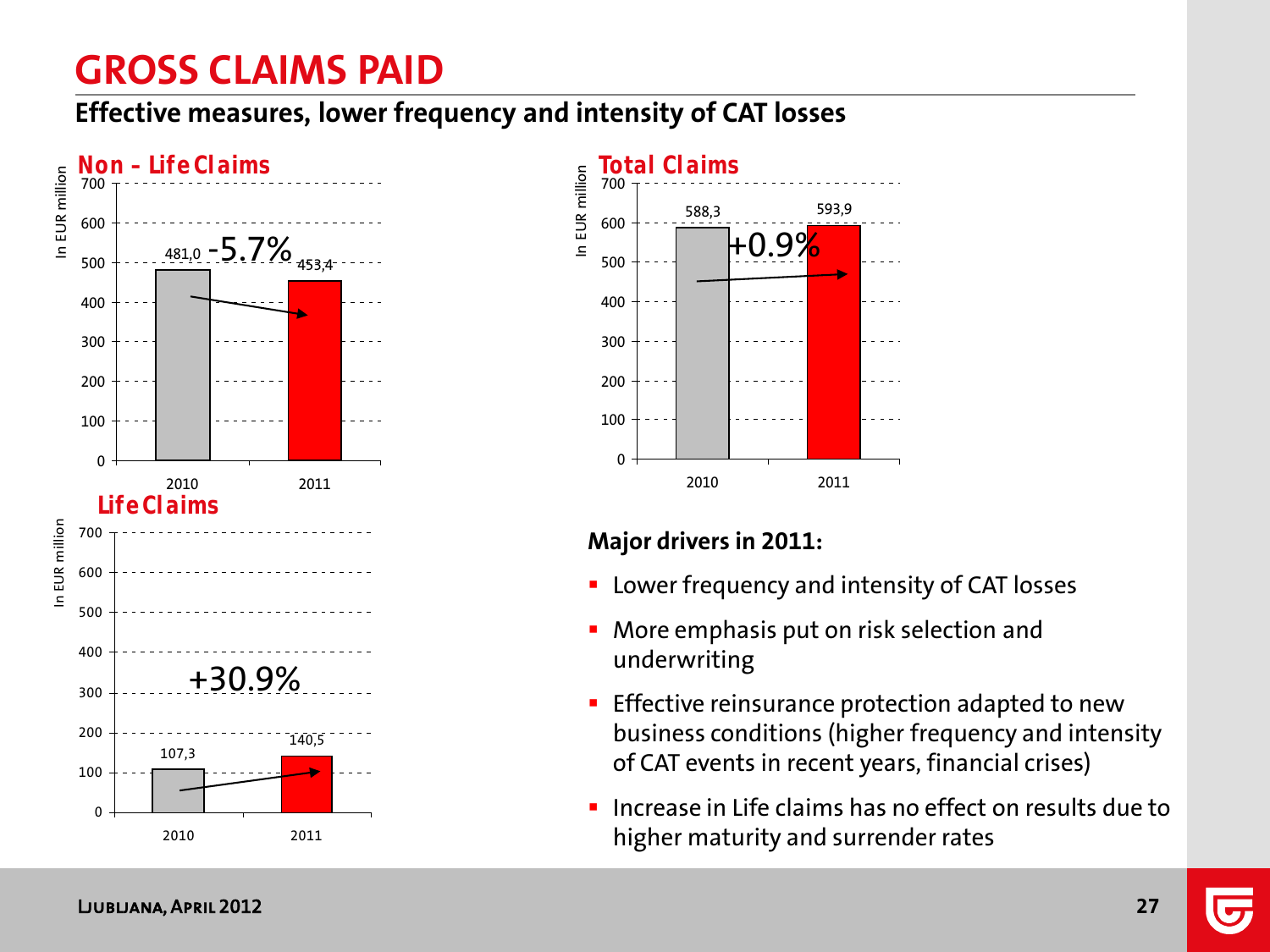## **OPERATING COSTS**







#### **Major drivers in 2011:**

- **Strict measures taken for cost** rationalisation
- **-** Lower costs of labour
- **Total costs still influenced by heavy** investments in new insurance software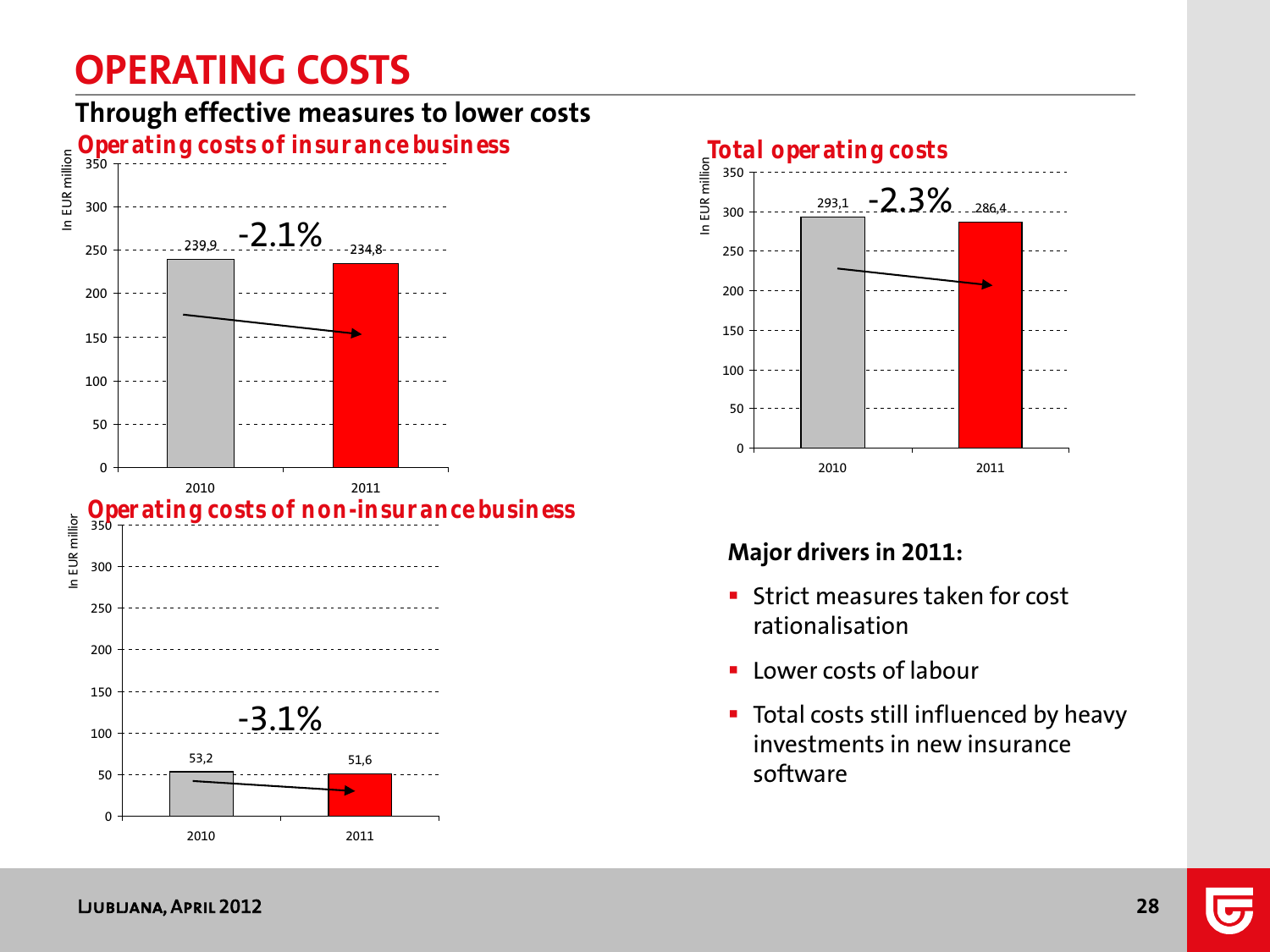## **INVESTMENT PORTFOLIO**

#### **Consistent investment strategy**

#### **62,4% 61,4% 25,5% 25,8% 0,9% 5,2% 14,2% 10,3% 3,1% 2,5% 4,4% 3,7% 0,6% 0,4%** 0% 10% 20% 30% 40% 50% 60% 70% 80% 90% 100% 31.12.2011 31.12.2010 **Bonds Equities & funds**<br> **Example 3** Financial investments associated companies **Example 3** Bank deposits  $\Box$  Financial investments associated companies  $\Box$  I pans  $\blacksquare$  Investment property **■** Other financial investments

#### **Structure of portfolio investments**

#### **Main drivers in 2011:**

- **Restructuring of portfolios** towards liquid short term instruments
- **Drop of prices of securities on LJSE**
- **Rising credit spreads**
- **Impairments of bank investments**
- **Very limited exposure to PIIGS** (marked to market, Greeks impaired through P&L to expected recovery – market expectations)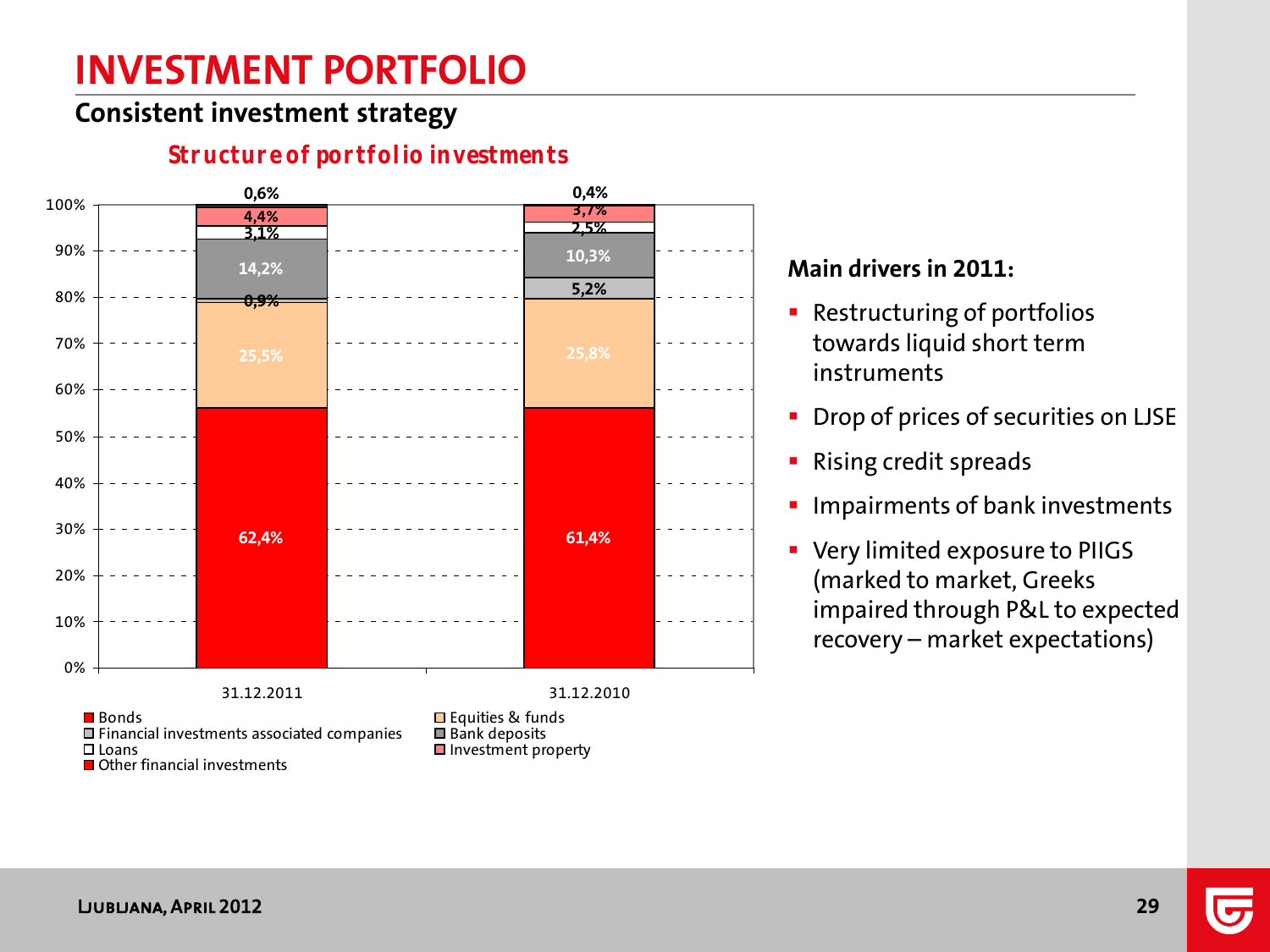## **INVESTMENT PORTFOLIO - BONDS**

### **Portfolios still dominated by sovereign bonds with high rating**

#### **Structure of bond portfolio by rating**



#### **Main drivers in 2011:**

**•** Drop of sovereign bond ratings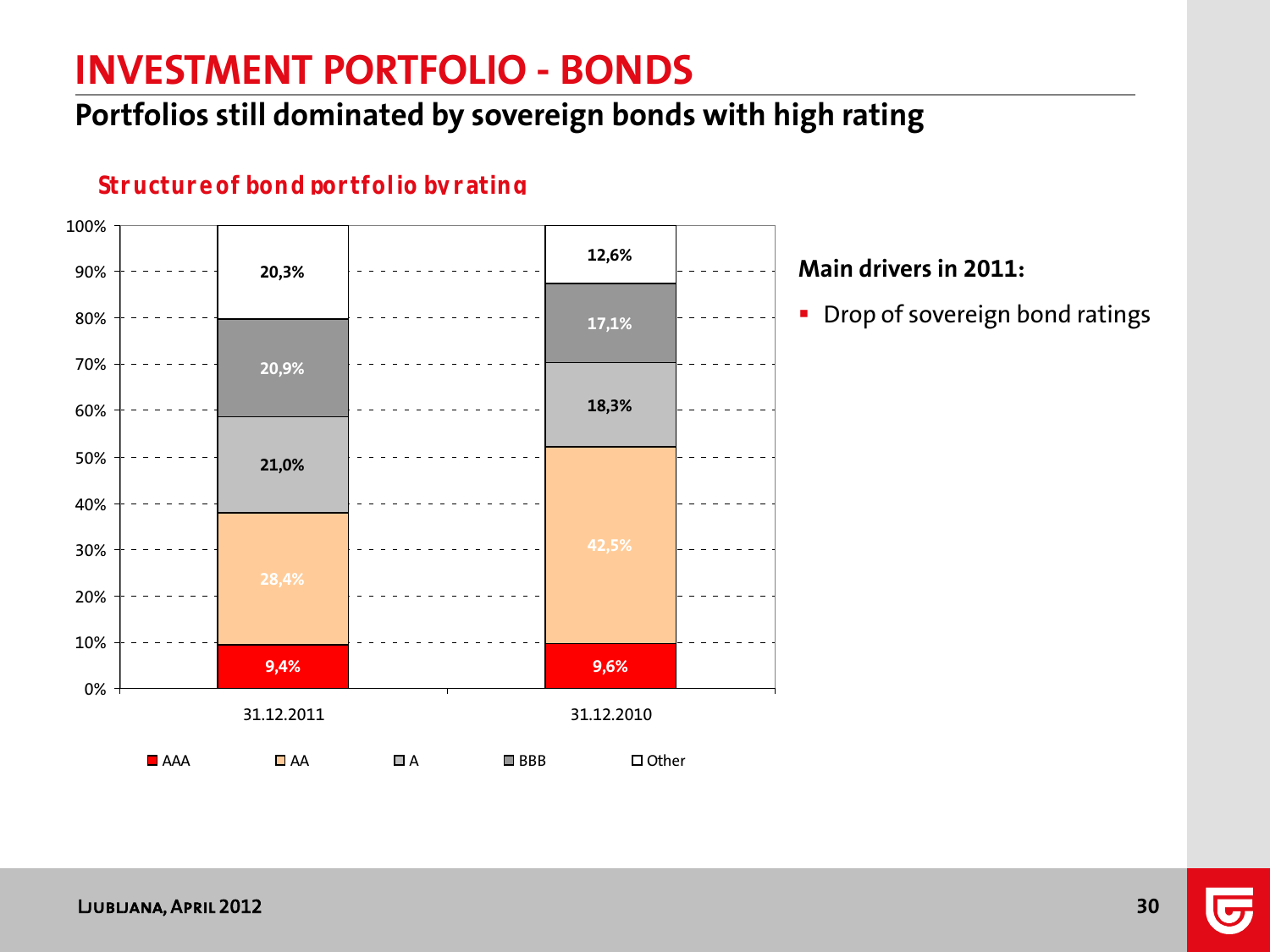## **STRONG CAPITAL BASE**

#### **Solvency ratios and technical provisions follow the strategy and demanding business conditions**

Solvency



#### **Solvency ratios Gross insurance technical provisions**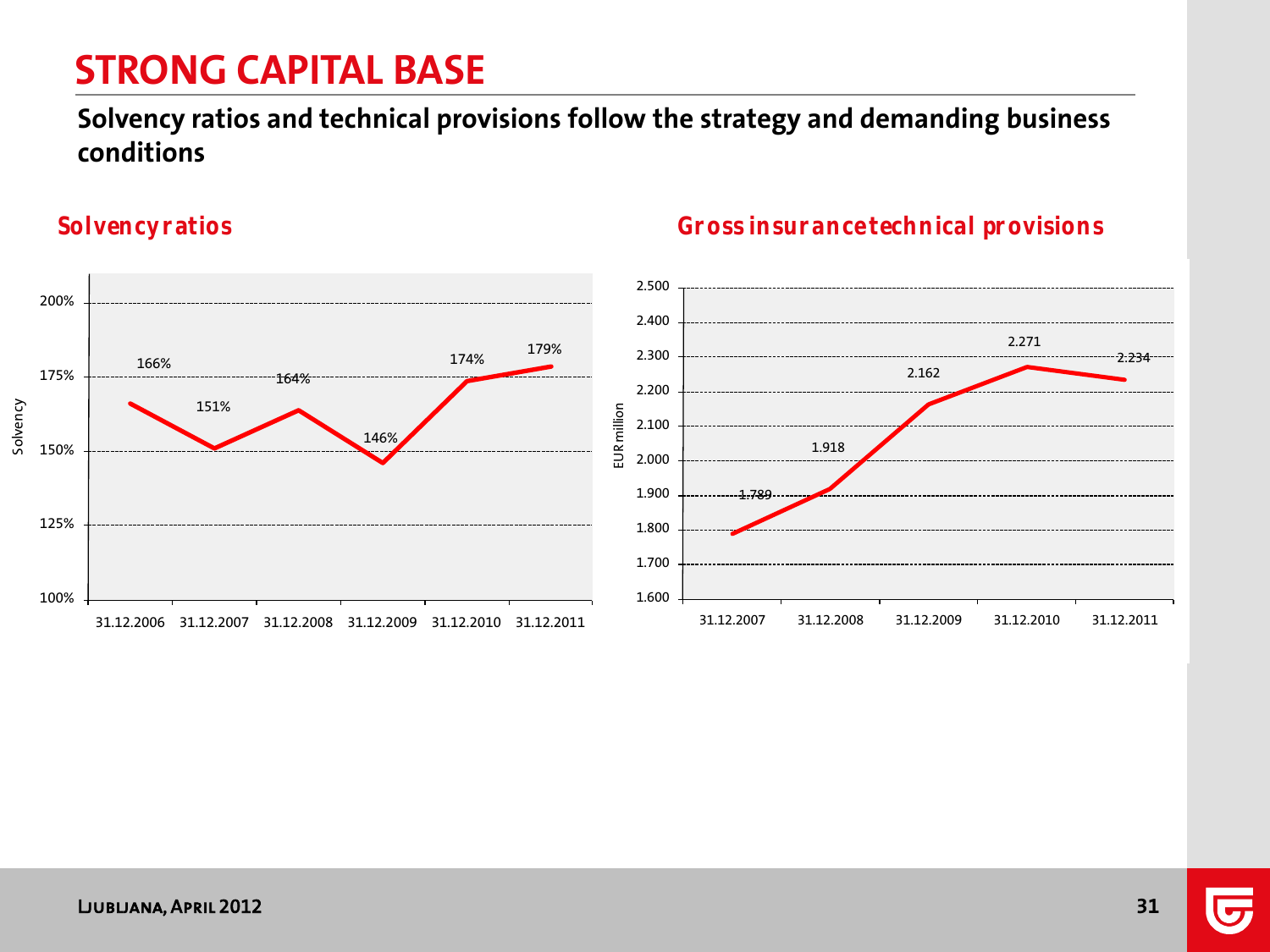## **CONTENTS**

- **1. TRIGLAV GROUP**
- **2. INVESTMENT STORY AND STRATEGY**
- **3. TRIGLAV GROUP'S RESULTS IN 2011**
- **4. TRIGLAV GROUP'S RESULTS BY KEY MARKETS**

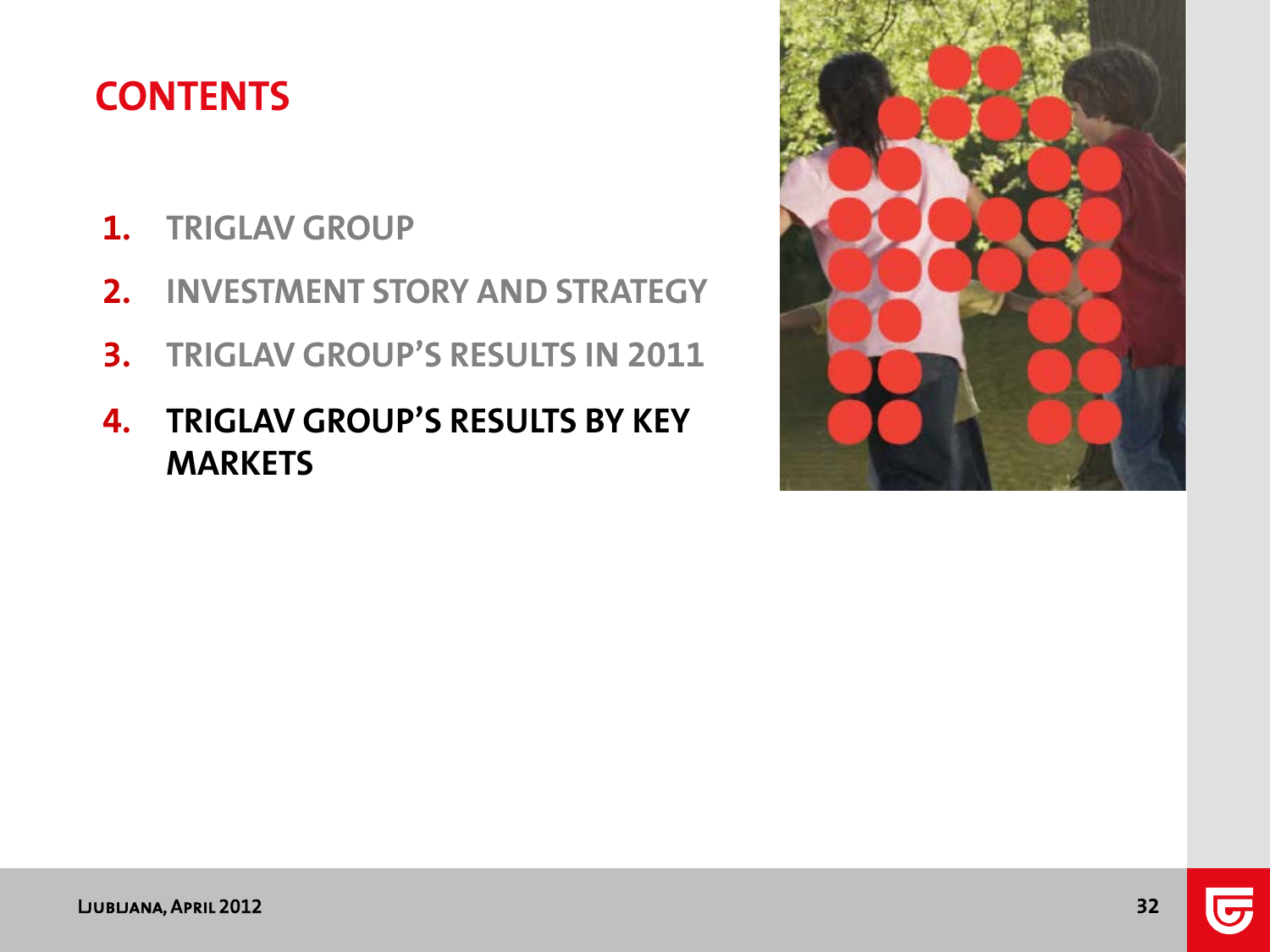**Slovenia: Zavarovalnica Triglav d.d., Triglav Zdravstvena zavarovalnica d.d.**

Gross premium written: -2% 777.0 m EUR

Market share : 37.1% -0.8 p.p.

Market position: 1

Gross operating costs: -5% 172.0 m EUR

Gross claims paid: 0% 496.3 m EUR

Combined ratio: 85.3% -2.8 p.p.



 $\bigcirc$ 

### **Market development in 2011:**

- **Insurance penetration (2010): 5.9%**
- GPW: 2,092 m EUR (-0.1%)
- **Insurance density (2010): 1,020 EUR** per capita

- **New strategy of the group** strictly implemented
- **Immense improvement in** profitability
- **High increase of profit and** improvement of combined ratio
- **Impairments of financial** instruments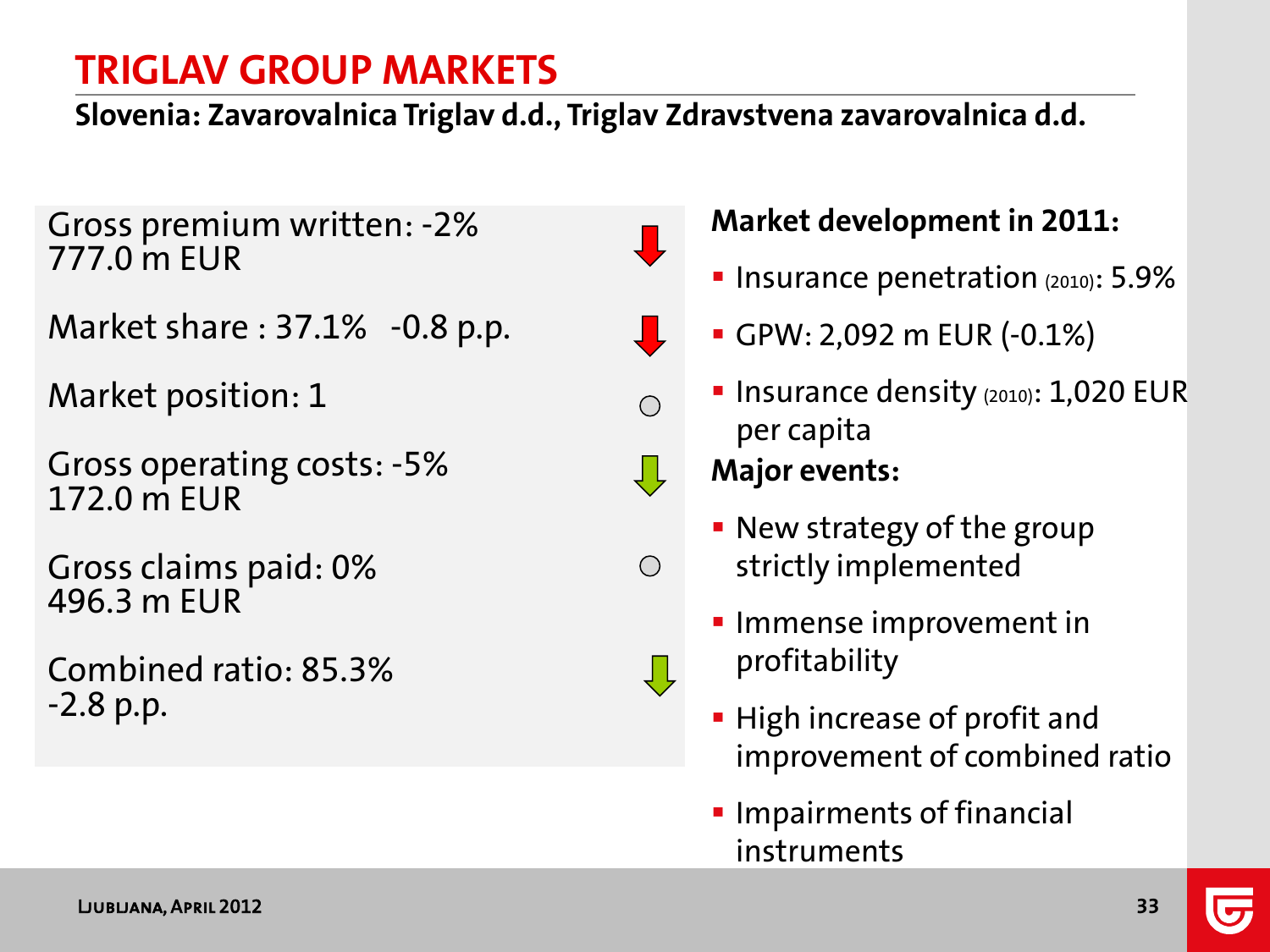**Croatia: Triglav Osiguranje d.d.**

Gross premium written: -4% 53.2 m EUR

Market share: 4.3% -0.1 p.p.

Market position: 7

Gross operating costs: 0% 18.0 m EUR

Gross claims paid: -7% 27.7 m EUR

Combined ratio: 108.9% -9,5 p.p.



₹Ļ

Ų Ļ

### **Market development in 2011:**

- **Insurance penetration**  $(2010)$ : 2.8%
- GPW: 1,229 mio EUR (-3%)
- **Insurance density (2010): 286 EUR** per capita

- **Favourable trend in key** performance ratios
- **Asset management software** fully implemented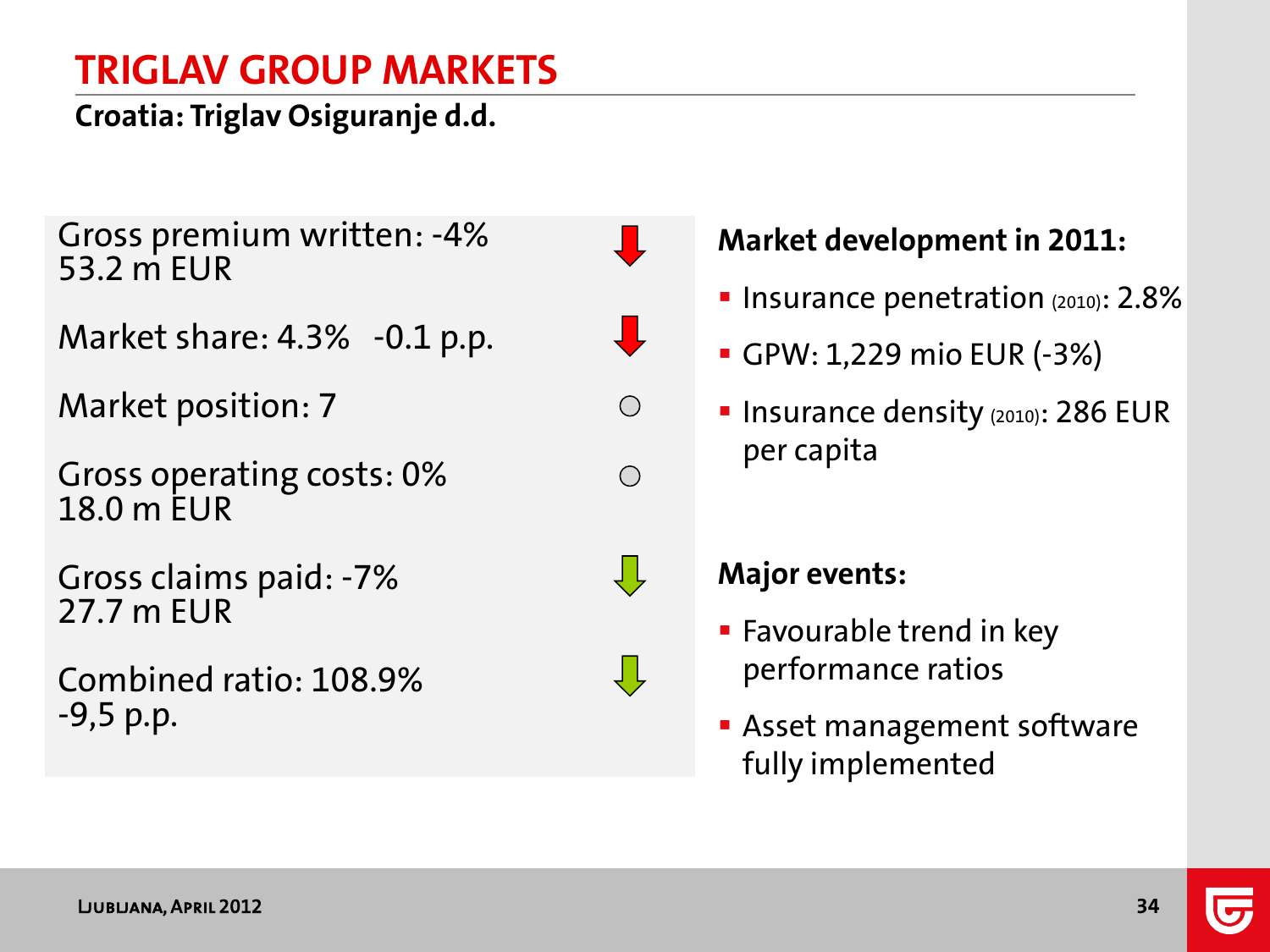**Serbia: Triglav Osiguranje a.d.o.**

Gross premium written: +7% 20.8 m EUR

Market share: 3.7% +0,2 p.p.

Market position: 7

Gross operating costs: +14% 12.8 m EUR

Gross claims paid: +42% 10.7 m EUR

Combined ratio: 118.5% -1.9 p.p.







### **Market development in 2011:**

- **Insurance penetration**  $(2010)$ : 1.8 %
- GPW: 526 m EUR (+2 %)
- **Insurance density (2010): 75 EUR** per capita

- Continuous, but relatively costly growth of market share
- **Strengthening of technical** reserves
- **Change of accounting method** caused one time jump in costs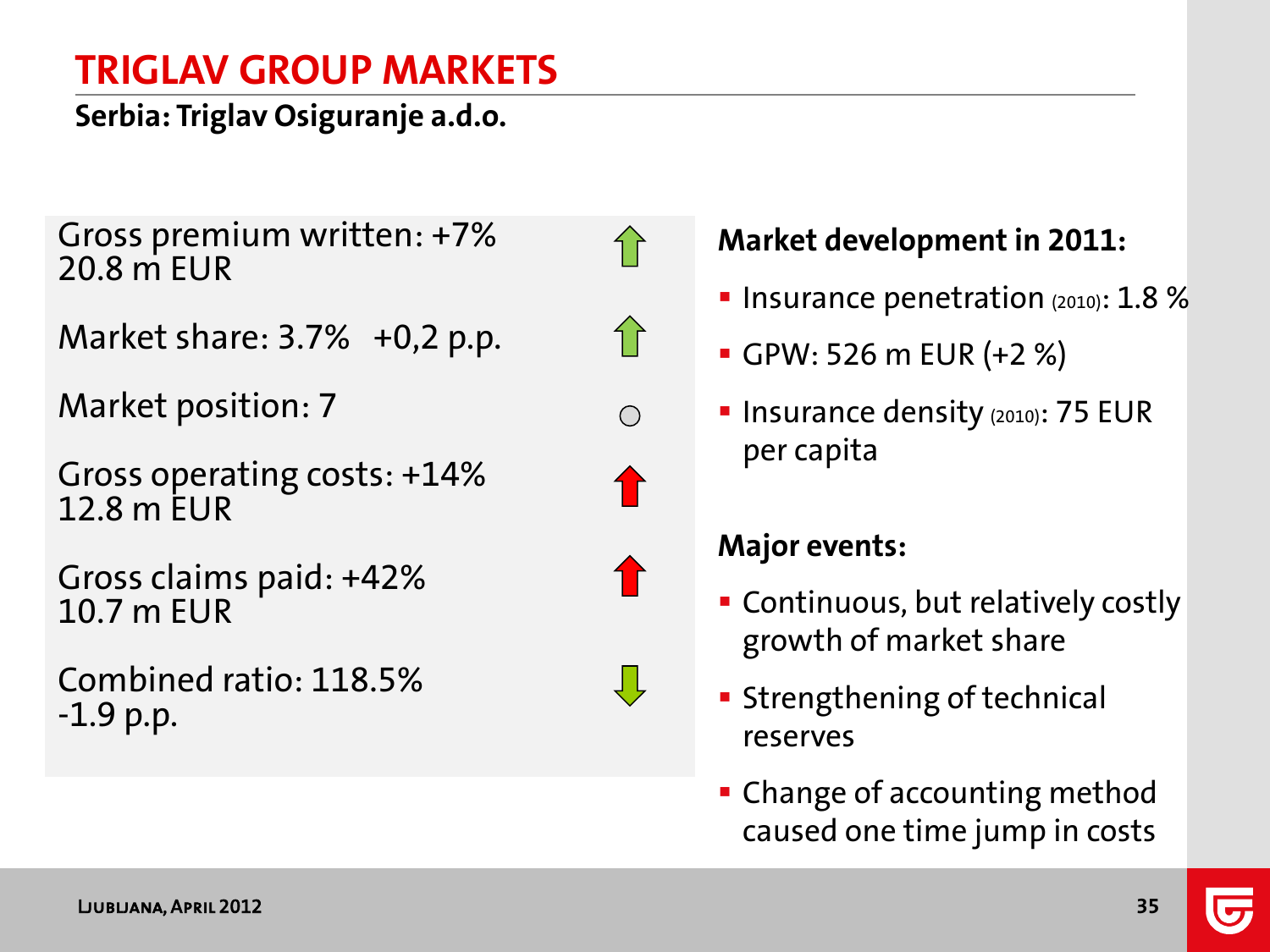**Bosnia and Herzegovina: Triglav osig. Sarajevo d.d., Triglav osig. Banja Luka a.d.**

Gross premium written: -1% 20.9 m EUR

Market share: 8.2% -1.2 p.p.

Market position: 3

Gross operating costs: 9% 10.2 m EUR

Gross claims paid: -12% 9.4 m EUR

Combined ratio: 106.3% +10.6 p.p.







#### **Major events:**

per capita

**Growth of acquisition costs due** to challenging distribution environment

**Market development in 2011:**

GPW: 255 m EUR (+4%)

**Insurance penetration**  $(2010)$ :  $1.5\%$ 

**Insurance density (2010): 65 EUR**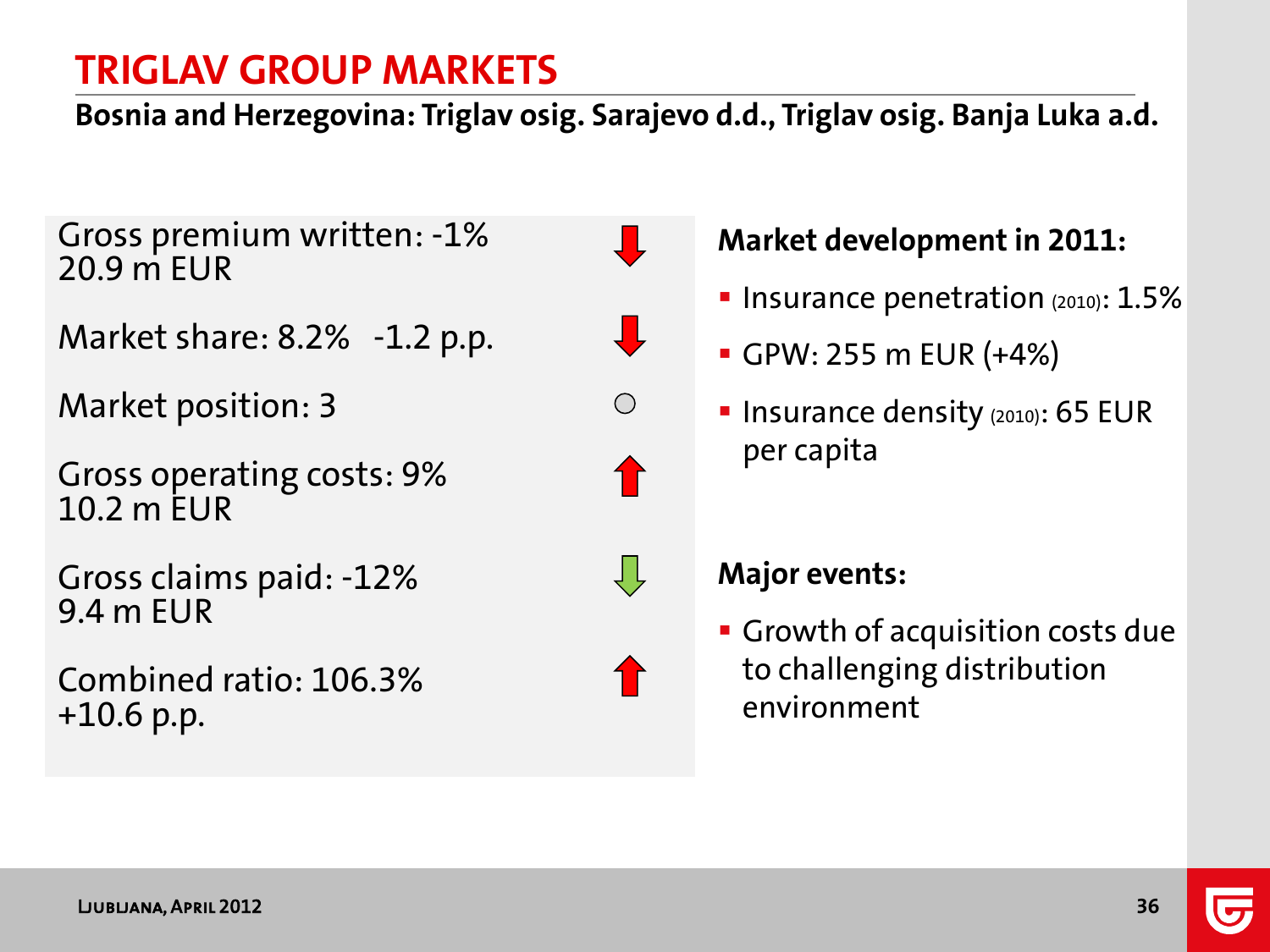**Montenegro: Lovćen osiguranje a.d. & Lovćen, životna osiguranja a.d.**

Gross premium written: -5% 30.7m EUR

Market share: 47.3% -4.7 p.p.

Market position: 1

Gross operating costs: -18% 10.4 m EUR

Gross claims paid: 0% 18.0 m EUR

Combined ratio: 100.7% -23.7 p.p.



 $\frac{1}{2}$ 

 $\bigcirc$ 

ĮĻ

 $\bigcap$ 

ŲĻ



- **Insurance penetration** (2010):  $1.6\%$
- GPW (2011): 65 m EUR (+4%)
- **Insurance density (2010): 99 EUR** per capita

- **Turnaround strategy and** management yielding results
- **Decrease of operating costs**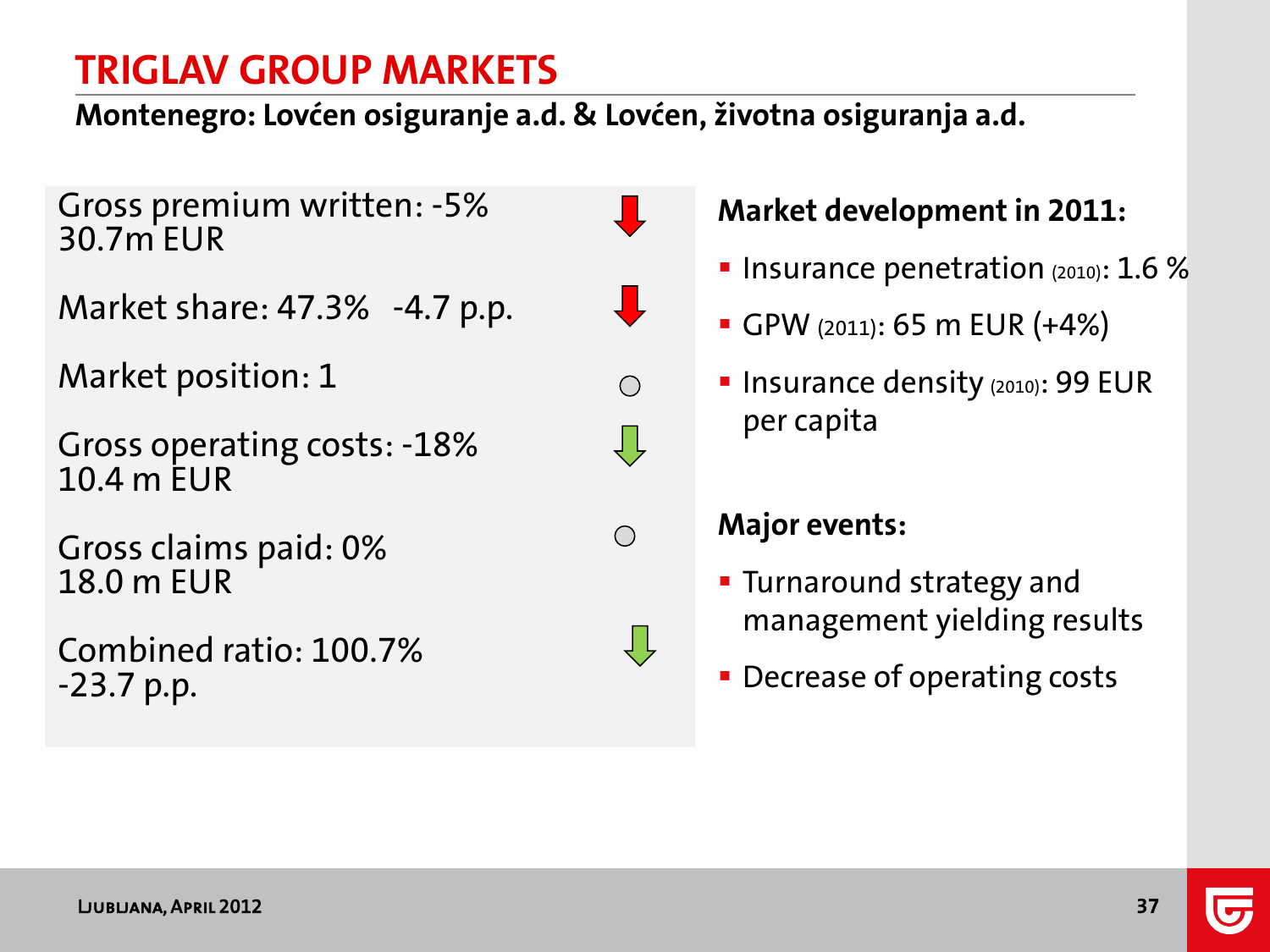**Macedonia: Triglav Osiguruvanje a.d.**

Gross premium written: -7% 20.1 m EUR

 $\bigcirc$ 

Market share NL: 19,7% -2.1 p.p.

Market position NL: 1

Gross operating costs: +24% 5.4 m EUR

Gross claims paid: +6% 14.6 m EUR

Combined ratio: 107.3% +3.5 p.p.

### **Market development in 2011:**

- **Insurance penetration**  $(2010)$ : 1.2 %
- GPW: 110 m EUR (+4%)
- **Insurance density (2010): 51 EUR** per capita

- **Restructuring of insurance** portfolio
- **Higher costs due to non**personnel overhead
- **Favourable old claims** liquidation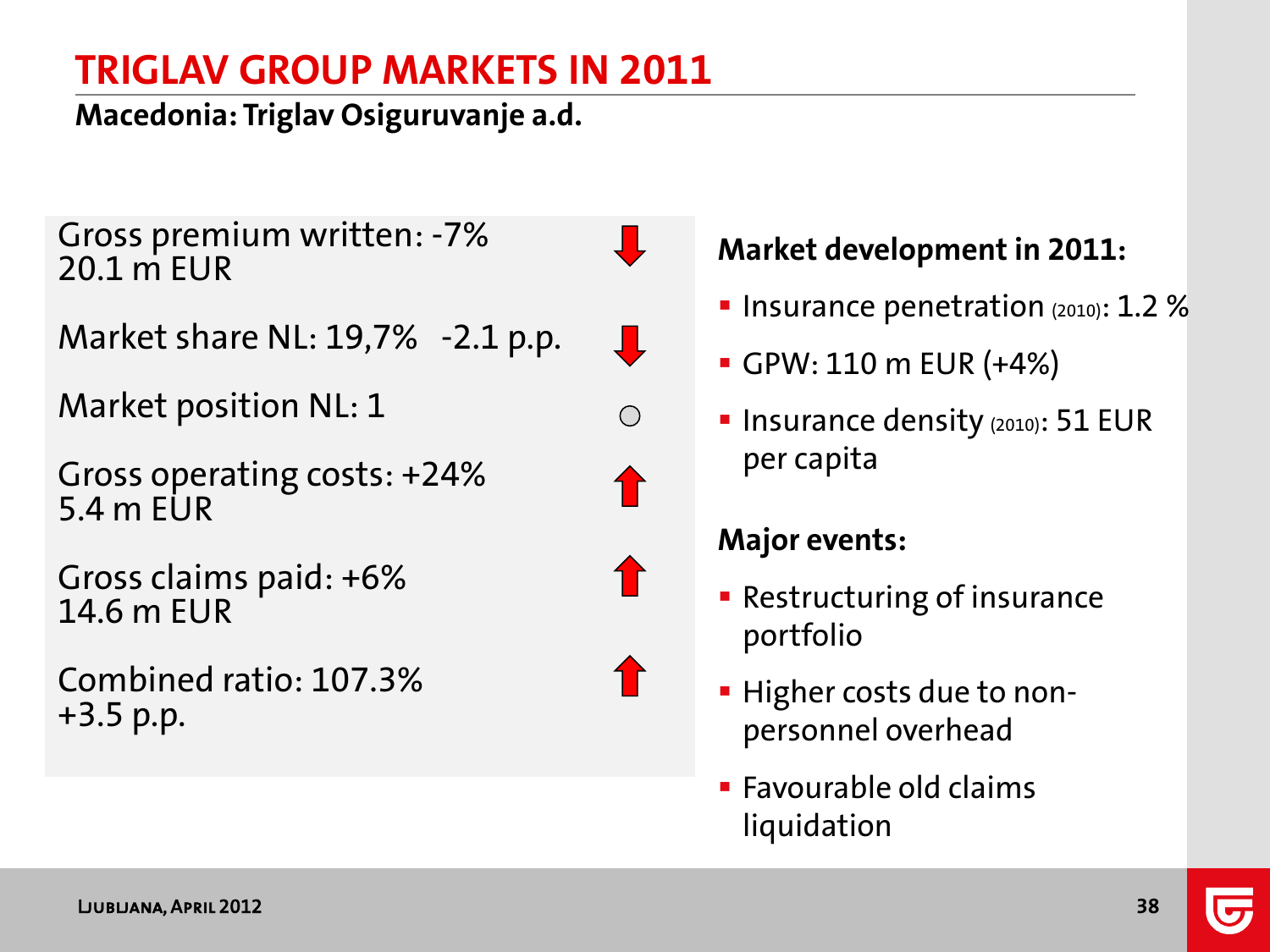## **TRIGLAV GROUP MARKETS IN 2011 est.**

 $\bigcap$ 

 $\bigcirc$ 

 $\bigcirc$ 

₹Ļ

**Czech republic: Triglav Pojišt'ovna a.s.**

Gross premium written: +2% 27.4 m EUR

Market share NL: 0.9% 0.0 p.p.

Market position NL: 11

Gross operating costs: +10% 8.5 m EUR

Gross claims paid: 0% 16.7 m EUR

Combined ratio: 102,4% -2.2 p.p.

**Market development in 2011:**

- **Insurance penetration**  $(2010)$ : 4.0%
- GPW NL: 2,890 m EUR (+1%)
- **Insurance density (2010): 568 EUR** per capita

- Measures for the improvement in profitability being introduced and already yielding results
- **EX Access to wider distribution** channels caused by IFC negotiations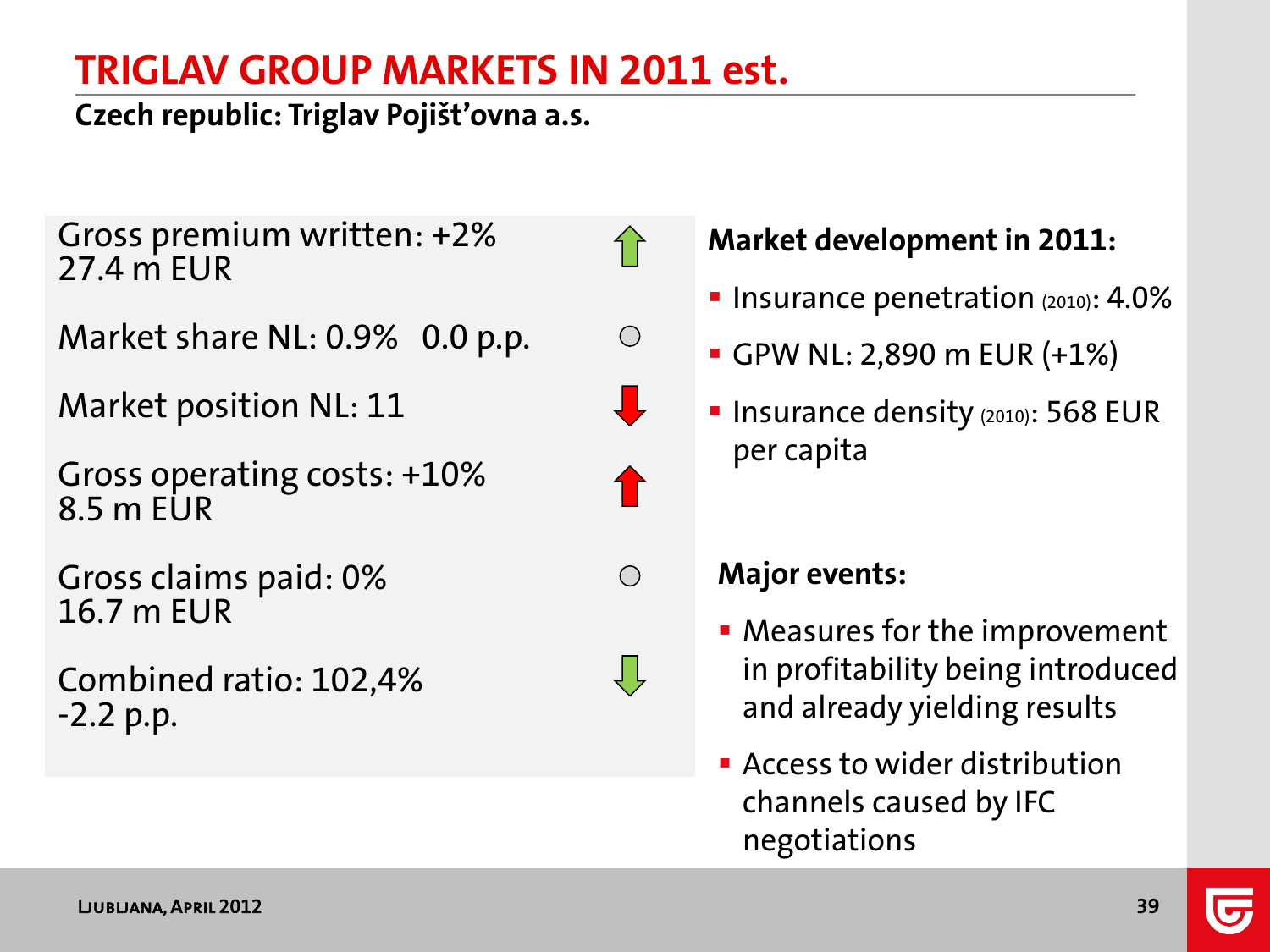Igor Stebernak + 386 1 47 47 556

MEMBER OF THE BOARD IGOR. STEBERNAK@TRIGLAV.SI

UROŠ IVANC + 386 1 47 47 468 Executive director - finance uros.ivanc@triglav.si

Webpage: http://www.triglav.eu/en/investors/